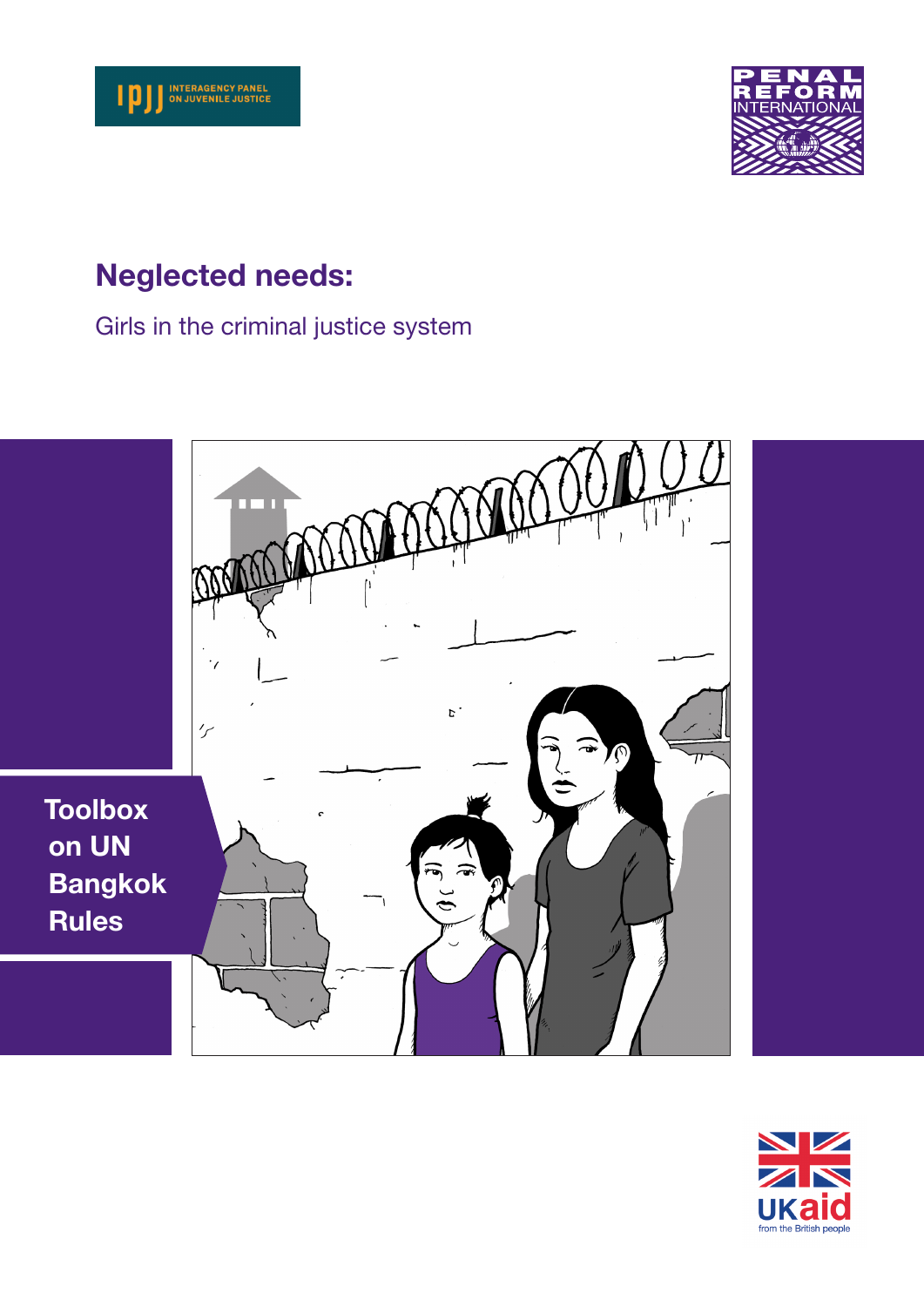#### Neglected needs: Girls in the criminal justice system

#### © Penal Reform International 2014

This publication may be freely reviewed, abstracted, reproduced and translated, in part or in whole, but not for sale or for use in conjunction with commercial purposes. Any changes to the text of this publication must be approved by Penal Reform International. Due credit must be given to Penal Reform International and to this publication. Enquiries should be addressed to publications@penalreform.org.

Penal Reform International (PRI) would like to thank Frances Sheahan for researching and writing this publication.

Penal Reform International 60–62 Commercial Street London E1 6LT United Kingdom

Telephone: +44 (0) 20 7247 6515 Email: publications@penalreform.org

www.penalreform.org

ISBN 978-1-909521-29-2

Penal Reform International (PRI) is an independent non-governmental organisation that develops and promotes fair, effective and proportionate responses to criminal justice problems worldwide.

We promote alternatives to prison which support the reintegration of offenders, and promote the right of detainees to fair and humane treatment. We campaign for the prevention of torture and the abolition of the death penalty, and we work to ensure just and appropriate responses to children and women who come into contact with the law.

We currently have programmes in the Middle East and North Africa, Central and Eastern Europe, Central Asia and the South Caucasus, and work with partners in East Africa and South Asia.

To receive our monthly e-newsletter, please sign up at www.penalreform.org/keep-informed.

The Interagency Panel on Juvenile Justice (IPJJ) is the coordination panel on technical assistance in juvenile justice created by the United Nations and composed of 13 UN agencies and non-governmental organisations actively involved in juvenile justice. To receive the IPJJ newsletter, please sign up at http://www.ipjj.org/contact-us/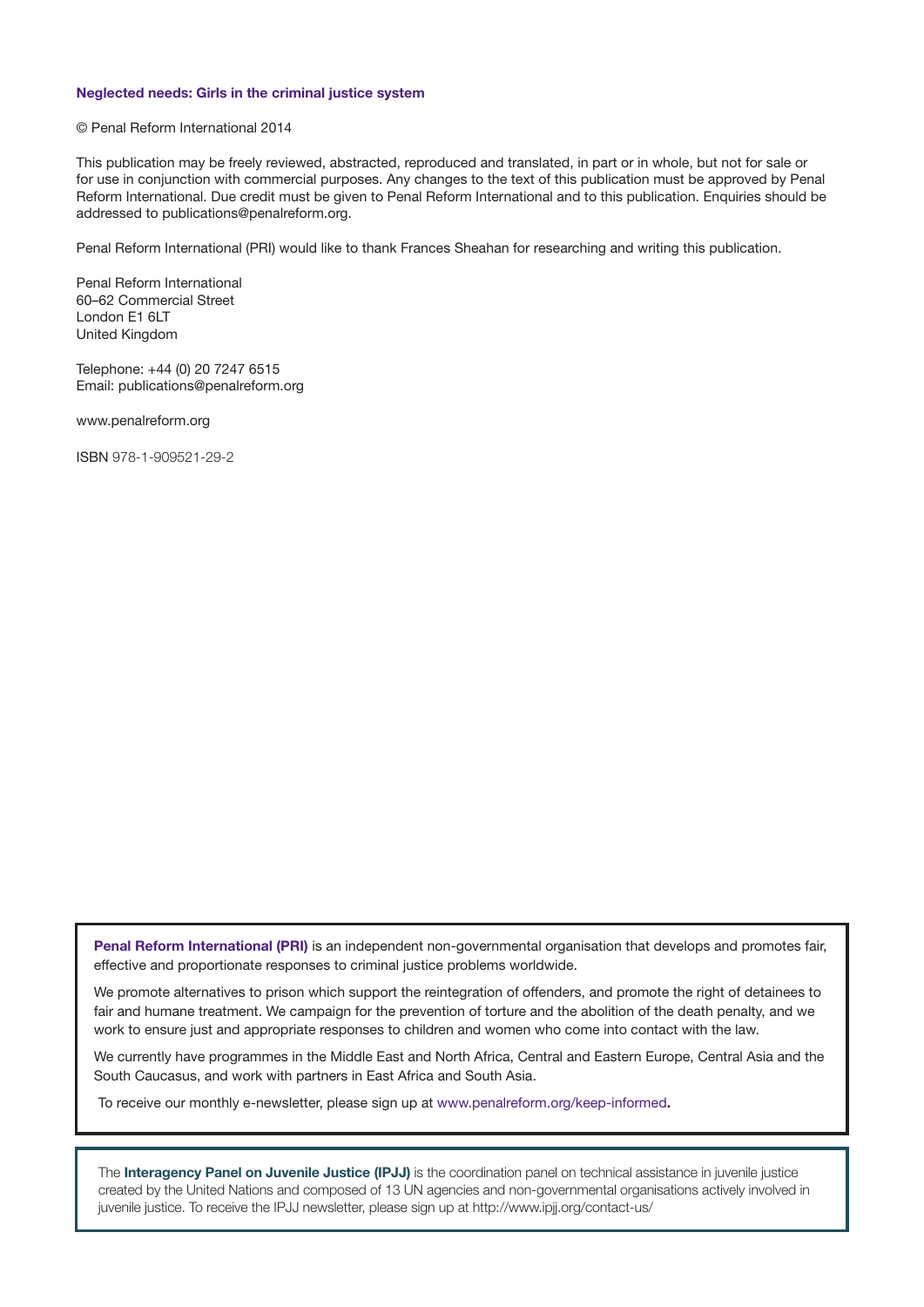# **Contents**

| 1. | <b>Introduction</b> |                                                                                       | 3  |
|----|---------------------|---------------------------------------------------------------------------------------|----|
|    | 1.1                 | Particular issues facing girls involved in criminal justice systems                   | 3  |
|    | 1.2                 | Numbers                                                                               | 3  |
|    | 1.3                 | The right to non-discrimination                                                       | 4  |
| 2. |                     | Discrimination in the criminal justice system                                         | 5  |
|    | 2.1                 | Gender-specific offences                                                              | 5  |
|    | 2.2                 | Access to justice                                                                     | 6  |
|    | 2.3                 | Alternatives to detention                                                             | 6  |
|    | 2.4                 | Recommendations for eliminating discrimination within the criminal justice system     | 7  |
| 3. |                     | Responding to the special needs of girls in detention                                 | 9  |
|    | 3.1                 | Protection from violence                                                              | 9  |
|    | 3.2                 | Recommendations for protecting girls in detention                                     | 11 |
|    | 3.3                 | Access to gender-sensitive healthcare                                                 | 12 |
|    | 3.4                 | Recommendations for ensuring the right to health for girls in detention               | 13 |
|    | 3.5                 | Rehabilitation and reintegration                                                      | 14 |
|    | 3.6                 | Recommendations for effective rehabilitation and reintegration for girls in detention | 16 |
|    | 3.7                 | Access to effective remedy and monitoring                                             | 17 |
|    | 3.8                 | Recommendations for strengthening access to effective remedy                          | 18 |
| 4. |                     | <b>Conclusions</b>                                                                    | 19 |
|    |                     |                                                                                       |    |

**[Resources](#page-21-0)**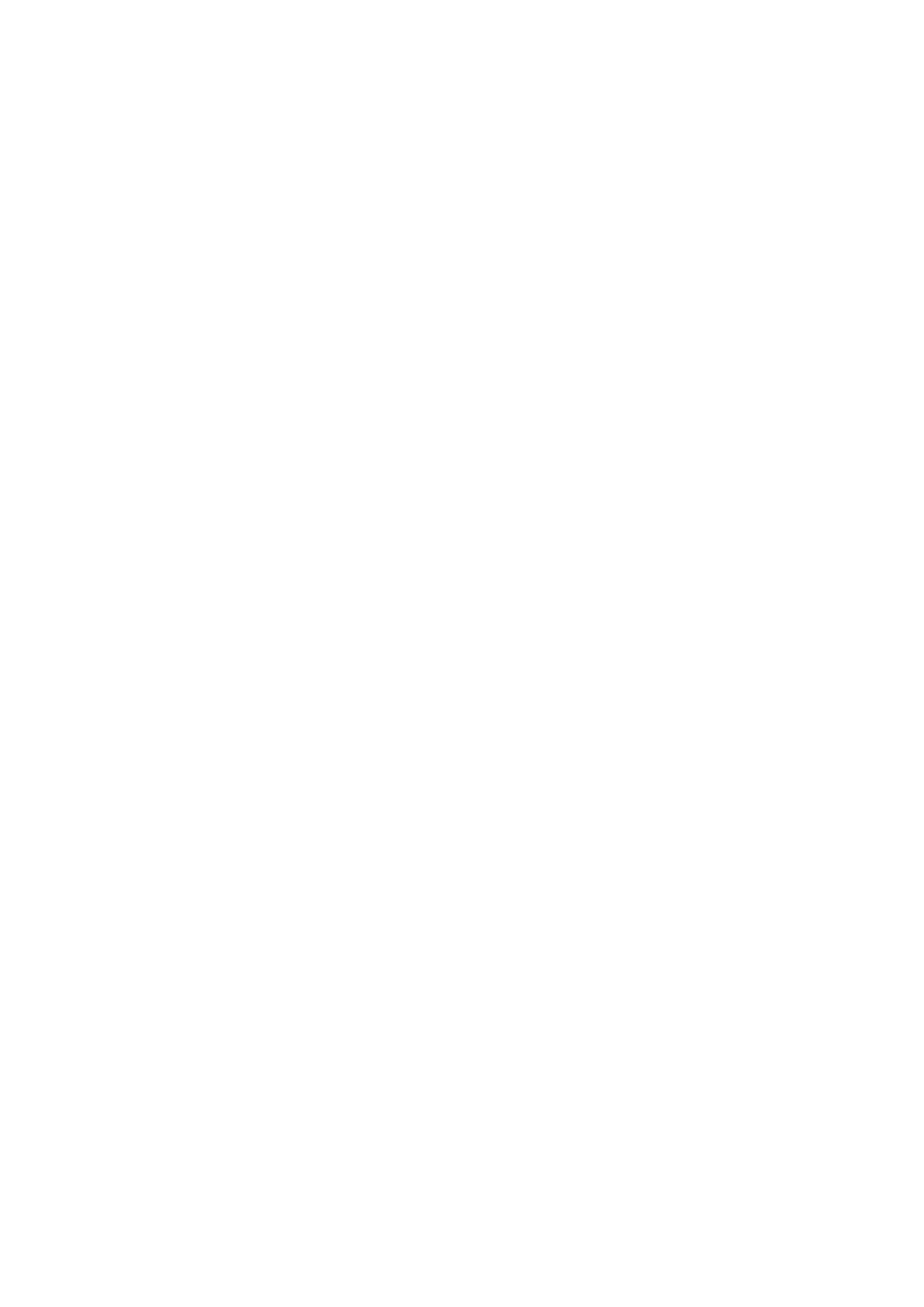# <span id="page-4-0"></span>1. Introduction

This Briefing Paper highlights the particular issues facing girls involved in criminal justice systems and makes recommendations for strengthening the protection of their rights. It first examines how girls face discriminatory treatment in terms of the types of offence for which they are detained, their access to fair trial guarantees, and the lack of suitable alternatives to detention. It then examines some of the specific challenges faced by girls in detention and the international and regional standards in place to address them focusing on: protection from violence; access to adequate healthcare; provision of rehabilitation and reintegration services; and access to effective remedy.

# 1.1 Particular issues facing girls involved in criminal justice systems

Girls are one of the most vulnerable groups involved in criminal justice systems because of their age, gender and small numbers.<sup>1</sup> There are still wide gaps in our knowledge and understanding of offending by girls, of their specific needs whilst in detention, and of what is effective in terms of gender-sensitive rehabilitation and social reintegration measures. They are far from being a homogenous group and their characteristics and needs vary considerably between countries. Despite this, we know that many of the issues they face are common across many countries and contexts and that they are often different challenges to those experienced by boys or adult detainees. These include the fact that they may be primary carers for children, whether their own or siblings; they have specific health, hygiene and sanitary needs; they are at a high risk of substance

abuse, self-harm, mental health issues, HIV and other sexually transmitted diseases; they may have experienced past physical, emotional or sexual abuse; and that they are at risk of violence whilst in detention.

## 1.2 Numbers

Although numbers have risen in recent years, girls still represent a very small minority of those involved in the criminal justice system and of the overall prison population. There is no clear explanation for this, however, we do know that girls commit far fewer offences than boys; have shorter criminal 'careers'; are more likely to be diverted away from formal justice systems; and are usually detained for less serious offences carrying shorter sentences. At the end of 2012, there were more than 625,000 women and girls held in penal institutions throughout the world, either as pre-trial detainees or having been convicted and sentenced.<sup>2</sup> In about 80 per cent of prison systems, female prisoners constitute between two and nine per cent of the total prison population – although it is worth noting that the rate of female imprisonment is growing in all regions.

It is difficult to find data on prisoners that is disaggregated according to both gender and age. Nonetheless, we do know that in 2008 in Australia, girls comprised eight percent of all children in detention;<sup>3</sup> in 2010 in the US, girls made up 13 per cent of all children in residential placement;<sup>4</sup> in 2011 in England and Wales, they were less than six per cent of all children in detention;<sup>5</sup> in 2005 in Sierra Leone, girls comprised less than ten per cent of all children in detention;<sup>6</sup> and in Senegal in 2009, just five per cent of all children in detention were girls.<sup>7</sup>

- 4 www.childtrendsdatabank.org [accessed May 2013]
- 5 Civitas, *Youth Crime in England and Wales*, 2012. Available at www.civitas.org.uk [accessed May 2013]
- 6 Advocaid, *Justice for Girls? Girls in conflict with the law and sexual exploitation in Sierra Leone*, 2011.
- 7 DCAF, *Security for all: West Africa's good practices on gender in the security sector*, 2010.

<sup>1</sup> The definition of a girl in this briefing paper refers to all females under the age of 18 in line with Article 1 of the UN Convention on the Rights of the Child (CRC). The definition of detention used in this paper comes from the UN Rules on the Protection of Juveniles deprived of their Liberty (the Havana Rules) 11b and is defined as: 'any form of detention or imprisonment or the placement of a person in a public or private custodial setting, from which this person is not permitted to leave at will, by order of any judicial, administrative or other public authority'. This includes detention at a police station, in court rooms, pre-trial and upon conviction. It can also include placement in social care institutions.

<sup>2</sup> The International Centre for Prison Studies produces an annual World Female Imprisonment List which shows the number of women and girls held in penal institutions, as pre-trial detainees (remand prisoners) or having been convicted and sentenced, in 212 prison systems in independent countries and dependent territories. It is largely compiled from official figures. For more information see www.prisonstudies.org [accessed May 2013]

<sup>3</sup> Richards K, *Trends & Issues in Crime and Criminal Justice*, No 416, Australian Institute of Criminology, May 2011. Available at www.aic.gov.au [accessed May 2013]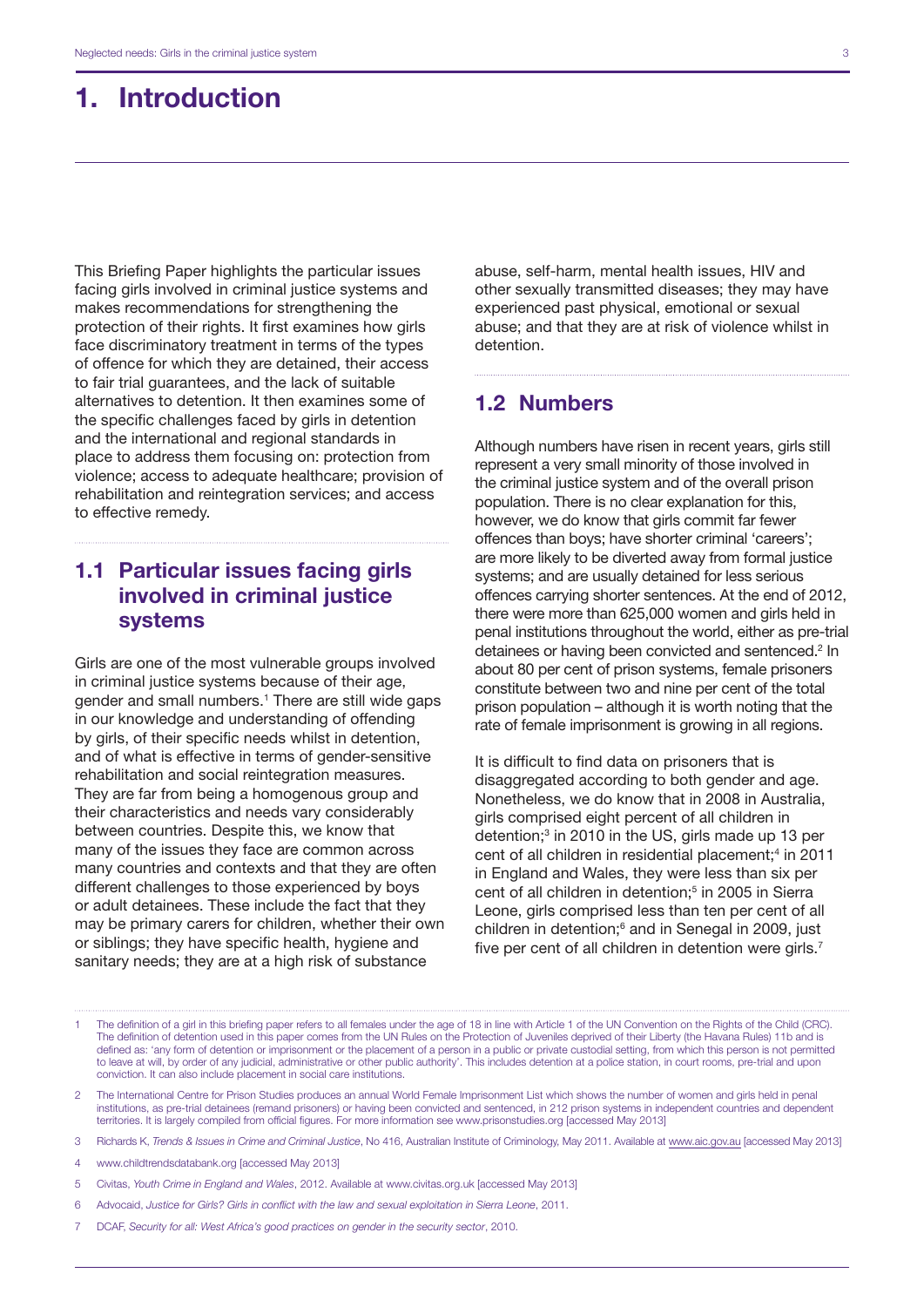## <span id="page-5-0"></span>1.3 The right to non-discrimination

Girls frequently end up in detention at the end point of a continuum of discrimination because of their age and gender and other compound grounds for discrimination such as ethnicity, poverty and disability.<sup>8</sup> Once they are in conflict with the law, they are subject to discriminatory treatment because of their status as suspects or offenders and this contributes further to their marginal status in society. States that are party to the UN Convention on the Rights of the Child (CRC) have an obligation under Article 2 to: 'respect and ensure the rights set forth in the present Convention to each child within their jurisdiction without discrimination of any kind, irrespective of the child's or his or her parent's or legal guardian's race, colour, sex, language, religion, political or other opinion, national, ethnic or social origin, property, disability, birth or other status'. States party to the International Covenant on Civil and Political Rights (ICCPR) have similar obligations under Article 24. Detainees – including girls – retain their human rights and fundamental freedoms, except for those limitations that are necessitated by the fact of detention.9

The UN Committee on the Rights of the Child is clear that the application of the non-discrimination principle of equal access to rights does not mean that children are treated in an identical manner but that special measures should be taken in order to diminish or eliminate conditions that cause discrimination.10 The UN Committee on the Rights of the Child has recognised that '[s]ince girls in the juvenile justice system may be easily overlooked because they represent only a small group, special attention must be paid to the particular needs of the girl child, eg in relation to prior abuse and special health needs'.11 The UN Standard Minimum Rules for the Administration of Juvenile Justice (the Beijing Rules) also state that '[y]oung female offenders placed in an institution deserve special attention as to their personal needs and problems. They shall by no means receive less care, protection, assistance, treatment and training than young male offenders. Their fair treatment shall be ensured'.<sup>12</sup>

The adoption of the UN Rules for the Treatment of Women Prisoners and Non-custodial Measures for Women Offenders (the Bangkok Rules) in 2010 represents an important step forward in recognising the gender-specific needs of girls in the criminal

justice system and in providing the standards that should be applied in their treatment. They require that girl and women offenders are not 'separated from their families and communities without due consideration being given to their backgrounds and family ties. Alternative ways of managing women who commit offences, such as diversionary measures and pre-trial and sentencing alternatives, shall be implemented wherever appropriate and possible.'13 They also state that, when imprisoned, '[i]n order for the principle of non-discrimination, embodied in Rule 6 of the Standard Minimum Rules for the Treatment of Prisoners to be put into practice, account shall be taken of the distinctive needs of women prisoners in the application of the Rules. Providing for such needs in order to accomplish substantial gender equality shall not be regarded as discriminatory'.

Yet girls in conflict with the law rarely receive the special attention that is needed and governments do not prioritise the resources required to respect, protect and fulfil their rights particularly with regard to protection, education, health, rehabilitation, reintegration and effective remedy. The default response is often to accommodate them in existing adult and male-oriented institutions with minimal consideration for or understanding of their specific circumstances. The challenge for states is to put in place special measures for girls in conflict with the law that take their distinctive needs into account so that they have equal access to their rights and are not treated unfairly.

## Marginalised in the crowd: the treatment of female prisoners under 21 in Scotland

'At the very least they deserve separate accommodation and a separate regime and separate staff. They also deserve to have more people thinking about them. At the moment there is no-one in the Scottish Prison Service whose sole responsibility is the management and the care of young women under 21 years old. Until such people are appointed it is difficult to see that their treatment and conditions will improve….So these young women become marginalised in the crowd.'

Source: HM INspector of Prisons, *Report on Young Offenders in Adult Establishments*, 2009. Available at www.scotland.gov. uk [accessed January 2014]

- 11 CRC General Comment No.10 (2007): *Children's Rights in Juvenile Justice*, 25 April 2007, CRC/C/GC/10, para. 40.
- 12 Beijing Rules, Rule 26(4).
- 13 Bangkok Rules, Rule 58.

<sup>8</sup> See the *Implementation Handbook for the Convention on the Rights of the Child*, UNICEF, 2008, for a review of grounds for discrimination identified by the Committee on the Rights of the Child.

<sup>9</sup> Basic Principles for the Treatment of Prisoners (1990), Principle 5.

<sup>10</sup> CRC General Comment No.5 (2003): *General measures of implementation of the Convention on the Rights of the Child*, 27 November 2003, CRC/GC/2003/5, para. 12.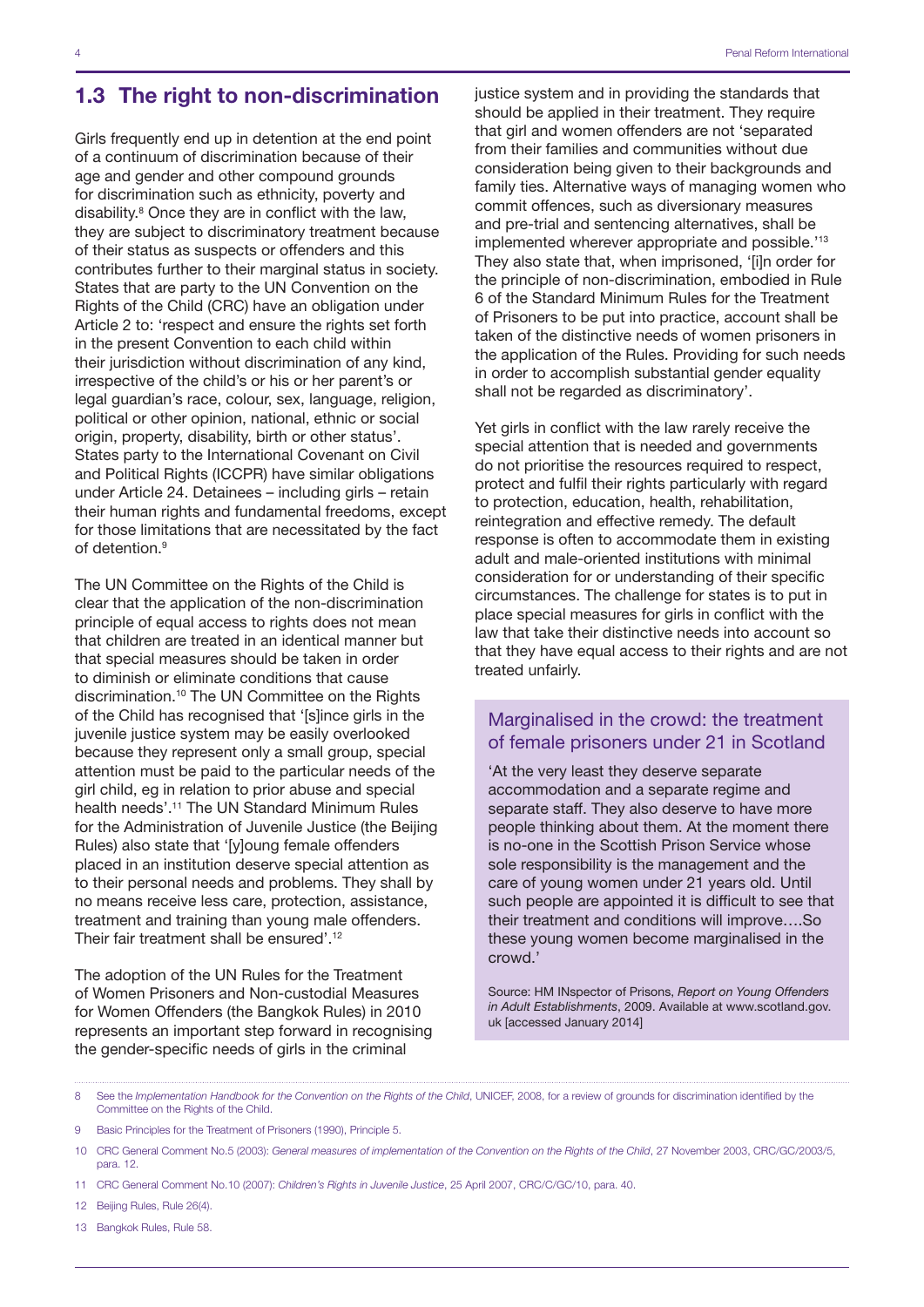# <span id="page-6-0"></span>2. Discrimination in the criminal justice system

This section highlights a number of areas where girls are treated unequally in the course of criminal justice proceedings. It focuses on the following key areas: the nature of offences girls are charged with; court decision-making concerning girls; inadequate access to fair trial guarantees; and the lack of suitable alternatives to imprisonment.

## 2.1 Gender-specific offences

Offending by girls is often closely related to their economic and social disadvantage arising from poor parenting, neglect or abuse and low levels of education.14 Poverty can be a contributing factor to committing an offence in the first place, particularly offences related to survival such as prostitution, begging or selling items such as tissues on the streets. Girls are often charged with genderspecific offences and are detained for reasons that are different than for boys. They are treated more leniently than boys for some offences but more harshly for offences which are atypical in terms of the normative conduct expected of a girl. Girls are judged 'not only for what they have done in terms of criminal offences, but for who they are and how they behave in general'.15 As a result there can be greater stigma attached to girls' offending than to boys', whose behaviour is more commonly explained in terms of age or youthful immaturity.<sup>16</sup> This impacts on the way in which girls are perceived and treated within criminal justice systems and detention facilities, and is compounded by the fact that they are often shunned and unsupported by their families.

In many instances girls will receive preferential treatment from justice systems because of attitudes towards their gender. In Ethiopia, for example, research found that '[w]hen girls commit a crime it is considered as more embarrassing. On the other hand, girls are considered to be more easily rehabilitated than boys. Therefore, girls who commit an offence tend to be 'handled' in the family rather than being referred to the police'.17 Research into how girls and boys are processed through the criminal justice system in the United Kingdom has found that 'at each key point in the system, girls and young women are less likely to receive the more serious of the options available (…). Compared to their male counterparts, they are more likely to receive a police warning, less likely to be prosecuted, and less likely to be referred to court'.18

On the other hand, girls are disadvantaged by rigidly defined gender roles and social control which can result in greater criminalisation than boys for certain offences. The type of offences for which girls are disproportionately or exclusively detained often reflect concerns about their moral conduct, and include for example prostitution, breaching dress codes, obtaining abortions, running away and being beyond parental control.19 Criminalisation of such behaviour can reflect unease at a girl's transgression of certain gender norms of behaviour.

Some countries go so far as to detain girls administratively with the alleged objective of protecting them. Such placement is often a consequence of a non-existent or poorly developed child protection system.<sup>20</sup> Research in juvenile rehabilitation centres in Afghanistan, for example, found that 14 per cent of girls who responded to a questionnaire were in detention as they were without shelter, rather than because they had committed a crime: '[i]n these cases detention appears to be used as a tool for protection and social control – no boys reported being in detention as a result of being lost or without shelter'.<sup>21</sup>

15 Gelsthorpe L., *Sexism and the female offender,* Gower, 1989.

- 18 Batchelor S and Burman M, 'Working with Girls and Young Women', in G McIvor (ed.) *Women Who Offend*, 2004, pp266-87.
- 19 See, for example, *"I Had To Run Away" The Imprisonment of Women and Girls for "Moral Crimes" in Afghanistan*, Human Rights Watch, 2012, which details how girls are convicted and imprisoned for crimes that usually involve flight from unlawful forced marriage or domestic violence. Some women and girls have been convicted of *zina*, sex outside of marriage, after being raped or forced into prostitution.
- 20 UNICEF, *Administrative detention of children: a global report*, 2011.
- 21 UNICEF, *Justice for Children: The situation for children in conflict with the law in Afghanistan*, 2008.

<sup>14</sup> See, for example, the UN Special Rapporteur on Violence against Women's report, *Pathways to, conditions and consequences of incarceration for women*, 21 August 2013, A/68/340, para. 67. In the UK, the Youth Justice Board reviewed evidence regarding girls' risk factors and offending and concluded that it is a combination of factors including poverty, experience of violence, lack of education and lack of parenting which contribute to offending. See Youth Justice Board, *Girls and offending – patterns, perceptions and interventions*, 2009, p19.

<sup>16</sup> Gelsthorpe, L. and Sharpe, G.*, Gender, Youth Crime and Justice*, 2004.

<sup>17</sup> Save the Children (Sweden), *Report on diversion of children in conflict with the law to community-based programme centres in Ethiopia*, 2005.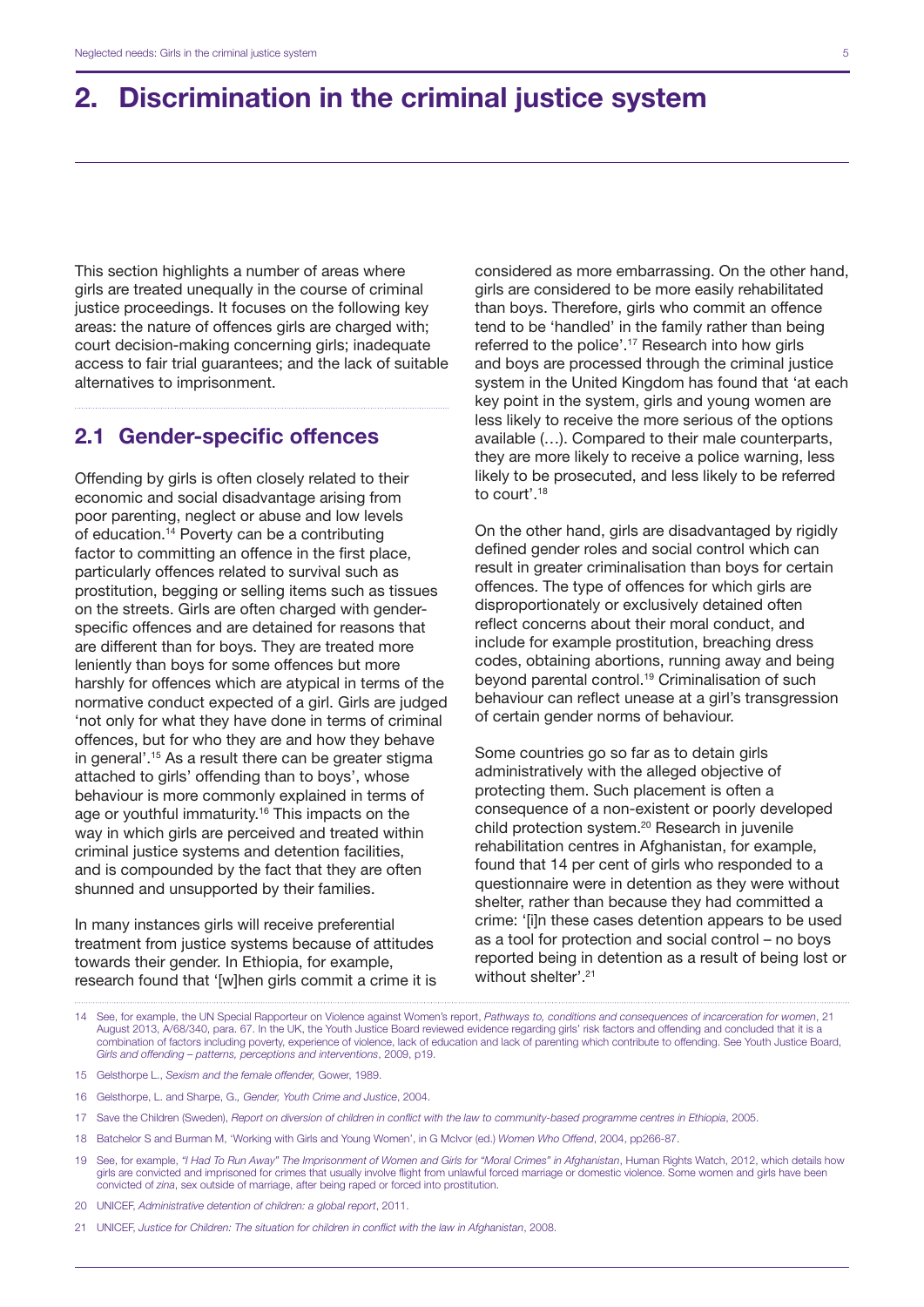## <span id="page-7-0"></span>2.2 Access to justice

Governments are obligated under international human rights law to provide all children in conflict with the law with timely, professional and specialised legal assistance, that is free when a child and/or their family is unable to pay.<sup>22</sup> Principle 9 of the UN Principles and Guidelines on Access to Legal Aid in Criminal Justice Systems encourages states to incorporate 'a gender perspective into all policies, laws, procedures, programmes and practices relating to legal aid to ensure gender equality and equal and fair access to justice'. It also asserts that states should take active steps to ensure that 'where possible, female lawyers are available to represent female defendants, accused and victims'.<sup>23</sup> Principle 10 demands special measures for children to promote their 'effective access to justice and to prevent stigmatization and other adverse effects as a result of their being involved in the criminal justice system'. Under Principle 11, '[l]egal aid provided to children should be prioritised, in the best interests of the child, and be accessible, age-appropriate, multidisciplinary, effective and responsive to the specific legal and social needs of children'.<sup>24</sup>

Girls may be particularly reliant on family members to assist with the financial costs associated with being a defendant in criminal proceedings and yet they are often abandoned by families because of the stigma associated with their offending.25 Poverty and lack of support from families may mean they find it hard to pay for legal assistance themselves and often do not have adequate access to free legal assistance that is professional, competent and specialised. Poverty can also mean that girls in conflict with the law are unable to pay for fines for petty offences and to meet bail. They are highly unlikely to have secure full-time employment or to own or rent accommodation such that they can provide courts with financial sureties for bail. Lack of education may also mean they have a lack of awareness of their rights at all and of the mechanisms available to exercise them.

## 2.3 Alternatives to detention

According to the Convention on the Rights of the Child, in all actions concerning girls in conflict with the law, the best interests of the child shall be a primary consideration. This applies to all decisions taken as girls are processed through the criminal justice system, from the first point of contact with the police, to sentencing, to the provision of rehabilitation and reintegration services. While 'best interests' in this context has not been precisely defined, General Comment No. 10 of the Committee on the Rights of the Child states that '[t]he protection of the best interests of the child means, for instance, that the traditional objectives of criminal justice, such as repression/retribution, must give way to rehabilitation and restorative justice objectives in dealing with child offenders. This can be done in concert with attention to effective public safety'.26

States are under an obligation to deal with children without resort to judicial proceedings in most cases $27$ – provided that human rights and legal safeguards are fully respected. A child can only be arrested, detained or imprisoned as a measure of last resort and for the shortest possible time.<sup>28</sup> The Beijing Rules state that '[d]eprivation of personal liberty shall not be imposed unless the juvenile is adjudicated of a serious act involving violence against another person or of persistence in committing other serious offences and unless there is no other appropriate response'.29 Rule 65 of the Bangkok Rules states that 'institutionalization of children in conflict with the law shall be avoided to the maximum extent possible. The gender-based vulnerability of juvenile female offenders shall be taken into account in decisionmaking'. What is often lacking is a serious attempt by criminal justice systems to take into account girls' backgrounds and the reasons that have led to the offence committed and to provide the assistance required to help them overcome the underlying factors leading to criminal behaviour.

The number of girls in detention is small, but a considerable proportion of those who are detained do not pose a risk to society and their imprisonment is likely to hinder, rather than help, their rehabilitation and social reintegration. For girls who are also mothers, imprisonment can have a devastating

23 UN Principles and Guidelines on Access to Legal Aid in Criminal Justice Systems, Principle 9(52).

24 *Ibid*., Principle 11 (35).

25 An extreme example of this kind of abandonment can be found in some families' responses to girls who commit 'moral crimes' (for example, see *"I Had To Run Away": The Imprisonment of Women and Girls for "Moral Crimes" in Afghanistan*, Human Rights Watch, 2012). However, family abandonment following involvement in the justice system is a phenomenon in many countries.

26 CRC General Comment No.10 (2007): *Children's Rights in Juvenile Justice*, 25 April 2007, CRC/C/GC/10, para. 10. See also CRC General Comment No.14 (2013) *The right of the child to have his or her best interests taken as a primary consideration,* CRC/C/GC/14, para. 28.

27 CRC, Article 40(3)(b).

28 CRC, Article 37(b).

29 Beijing Rules, Article 17.1(c).

<sup>22</sup> See, for example, Articles 37 and 40 of the CRC, Article 14 of the ICCPR, Rule 15 of the Beijing Rules, Rule 18 of the Havana Rules, and Guideline 10 of the UN Principles and Guidelines on Access to Legal Aid in Criminal Justice Systems.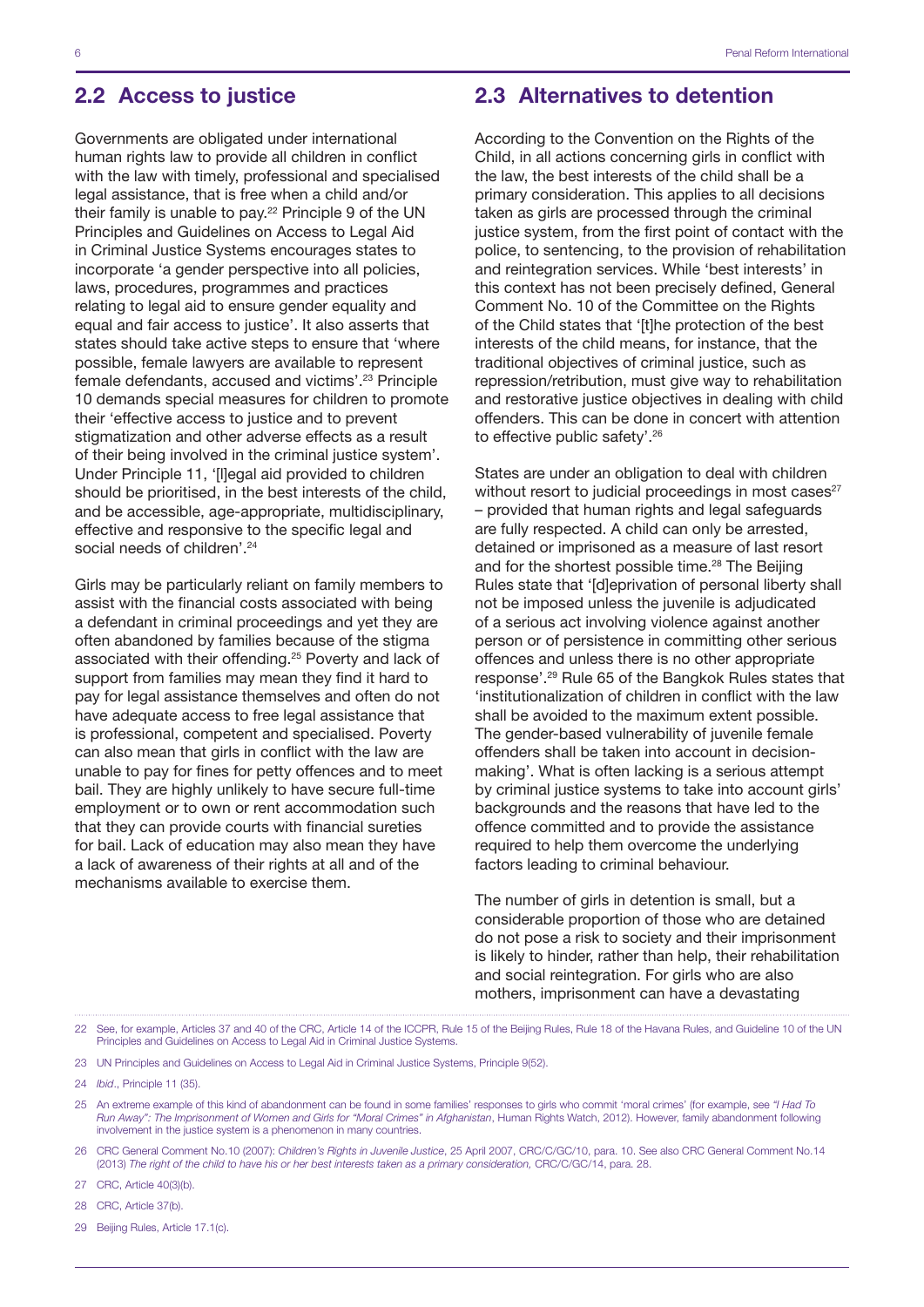<span id="page-8-0"></span>impact on their own children's lives. For this group, non-custodial measures should be preferred wherever possible in line with international and regional standards such as the Preamble to the Bangkok Rules which emphasises that, 'when sentencing or deciding on pre-trial measures for a pregnant woman or a child's sole or primary caretaker, non-custodial measures should be preferred where possible and appropriate, with custodial sentences being considered when the offence is serious or violent'.30

Alternative sanctions such as community service or supervision orders should reflect the fact that a large proportion of girls in conflict with the law have mental healthcare needs, are drug- and/or alcoholdependent, live in poverty, or suffer from the trauma of domestic violence or sexual abuse. Diverting them to a suitable gender-appropriate treatment programme addresses their needs much more effectively than the harsh environment of prison as well as being more cost-effective.<sup>31</sup>

#### A girl in the UK talks about the reasons for her offending

'Both my parents were alcoholics – I said I wouldn't drink because of this but I started drinking in the end when I was 14 or 15. We had to move away from my dad who was violent. They wouldn't let me stay at my school as it was too far away. I had to move schools – I never liked the new school and I stopped going.'

Source: Williams, D., *Real bad girls: The origin and nature of offending by girls and young women involved with a county youth offending team and systemic responses to them,* Thesis University of Bedfordshire, 2009.

# 2.4 Recommendations for eliminating discrimination within the criminal justice system

### Use evidence and data to inform policy

States need to systematically collect data and research that is disaggregated by gender and age to fully understand the reasons why girls offend, the characteristics of girl offenders, and the differential impact of policies and programmes to prevent and respond to offending on girls and boys. This data and research should be used to inform planning and policy formulation that is gender-specific and age-appropriate.

In particular, states should allocate resources to collecting data and research regarding the most common underlying factors which lead girls to come in contact with the criminal justice system and which responses are suitable, in order to build a reliable knowledge base for the development of appropriate, targeted non-custodial measures and sanctions to respond to their needs.

#### Eliminate the use of gender-specific offences

States should review legislation and remove socalled moral offences that discriminate against girls such as escaping from home, certain dress codes or having sex outside of marriage. These offences should be abolished and where necessary, the conduct should be addressed outside the justice system through multi-agency child protection mechanisms.

## Strengthen fair trial guarantees for girls in conflict with the law

- States must provide timely, effective, specialised and competent legal representation to girls who are unable to pay for it.
- States should provide systematic and ongoing gender-sensitive training for professionals in the criminal justice system involved with working with girls, such as police officers, prosecutors, legal and other representatives of the child, judges, probation officers, social workers and others. For example, judges dealing with children's cases should receive special training on the CRC and the 'psychological and other aspects of the development of children, with special attention to girls and children belonging to minorities or indigenous peoples, (…) the dynamics of group activities, and the available measures for dealing with children in conflict with the  $(...)$  law'.<sup>32</sup> The same applies to the police and their training should cover the physical, mental and social development of children, as well as the special needs of the most vulnerable children, which includes girls.<sup>33</sup>

33 *Ibid.,* para. 40.

<sup>30</sup> Other relevant provisions include Article 30 of the African Charter on the Rights and Welfare of the Child.

<sup>31</sup> Bloom B, Owen B & Covington S, *Gender Responsive Strategies: Research Practice and Guiding Principles for Female Offenders*, National Institute of Justice, US Department of Justice, 2003.

<sup>32</sup> CRC General Comment No.10 (2007): *Children's Rights in Juvenile Justice*, 25 April 2007, CRC/C/GC/10, para. 97.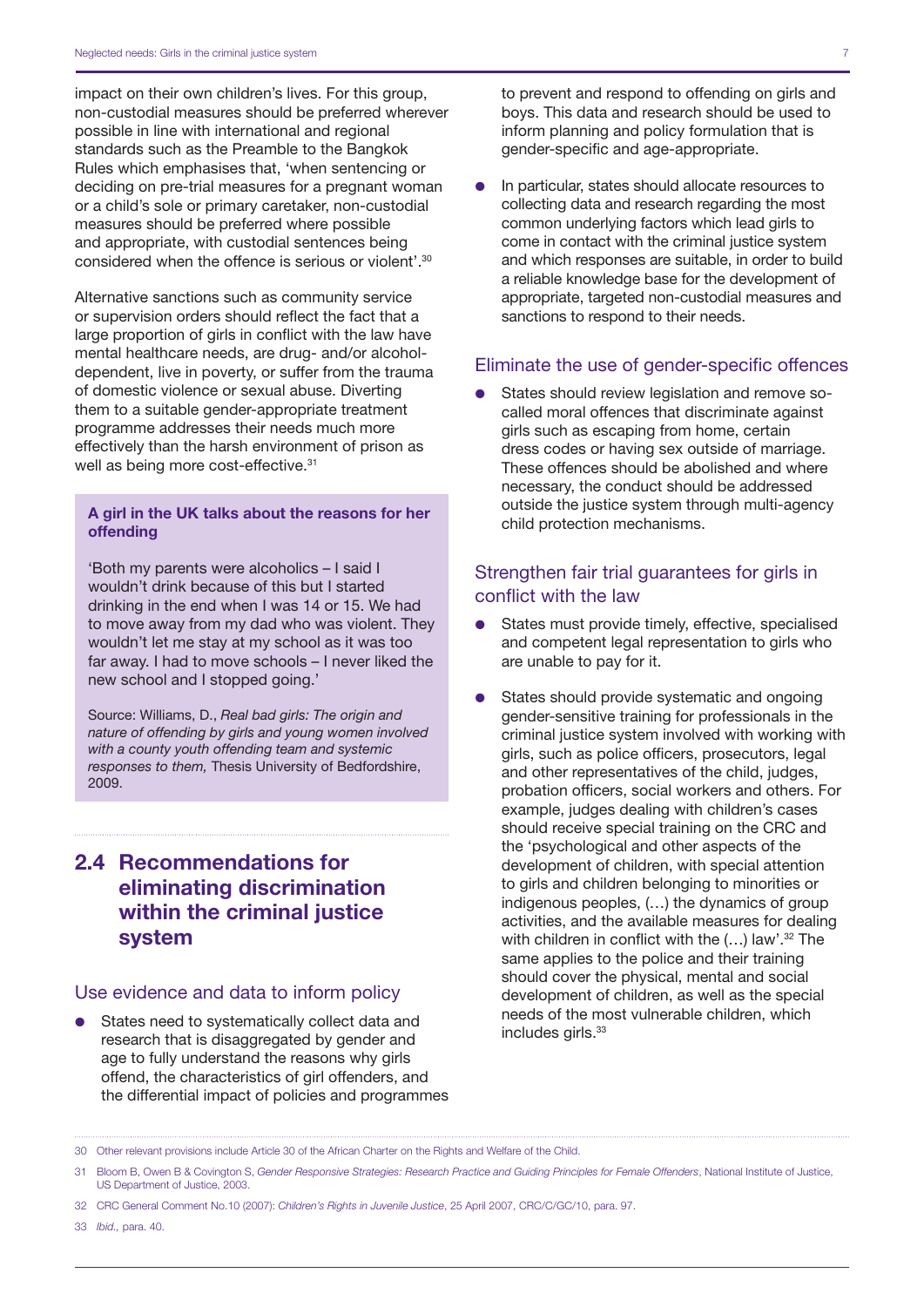## Ensure detention is used as a matter of last resort

- Legislation should be reviewed and, where necessary revised, to include a sufficient range of alternatives to pre-trial detention and suitable responses taking the particular needs of girls into consideration. Resources should be allocated to developing appropriate alternatives to pre-trial detention and imprisonment for girls taking into account cases of girl offenders who are pregnant or who have dependent children, who commit certain categories of offences (eg non-violent), who may need special attention or treatment (eg psychiatric needs, drug or alcohol misuse), and/ or who are assessed not to pose a danger to the public.
- Individual reports, sometimes called social inquiry reports or pre-sentence reports, which assess a child's background and the cause of offending, need to be made available to the courts before a sentence is passed. These may be prepared by social services or probation officers, or similar institutions. The reports should take into account the particular vulnerability of girls in detention, as well as their special needs and social reintegration requirements. Training should be provided to those who will be responsible for preparing such reports.

#### Use diversionary measures

Legislation and/or sentencing guidelines should be reviewed and, as necessary, revised, to ensure that appropriate scope for discretion is allowed at all stages of criminal proceedings to direct girls away from the criminal justice process. Criteria should be established in legislation that empower the police, prosecution or other agencies dealing with juvenile cases to dispose of such cases at their discretion in line with the best interests of the child, without having to resort to formal hearings. The particular gender-based vulnerability of girls should be taken into account in developing such criteria, aiming to reduce the detention of girls to the absolute minimum necessary.

#### Avoid the use of detention to protect girls

States should review their law enforcement and criminal justice practices to ensure that maximum protection is provided to girl victims of genderbased violence. For example, girls who apply to the police for protection, due to fears of being killed or fleeing domestic violence, should not be sent back home, but offered protection which does not include detention, while longer term measures to resolve the problem are identified.

- D States should allocate adequate financial and human resources to the establishment of safe houses/shelters in the community, managed by social services or by another relevant body, such as the ministry responsible for women or for human rights. They should also set up effective collaboration mechanisms with NGOs who run such shelters to ensure that girls who need such protection are referred to these NGOs on a timely basis and with respect for the need for strict confidentiality.
- Where, in exceptional circumstances (such as shortage of suitable accommodation), girls are accommodated in places of detention for their protection, states should ensure that they are not treated as prisoners and are held separately from adults and boys. They must be free to leave whenever they wish having received all information relevant to their situation (including the risks they may face if leaving); staff responsible for them must be properly trained and aware of their vulnerability and the trauma that they may have experienced; they must be offered psycho-social assistance and legal aid as required; and the place of detention must be subject to regular independent monitoring.

#### Good practice: Independent parliamentary enquiry into women in the penal system (UK)

During 2012, the All-Party Parliamentary Group on women in the penal system in the UK conducted an independent inquiry into girls and the penal system. The aim was to achieve real change in the lives of young girls in need and to bring about a reduction in the numbers of girls who entered the criminal justice system. It collated evidence from charities, statutory services and local authorities, examined national government policy, and heard oral evidence in parliament. At the end it made recommendations for reform across the social and penal system, including for local authorities to ensure that all those working with girls are aware of their different needs and have the resources and training to meet those needs; that the criminal justice system should not be used to solve social problems; and that the few girls who do require custody should only ever be held in secure children's homes with highly trained staff and therapeutic interventions to meet their needs.

Source: APPG Inquiry on Girls and the Penal System. Available at www.howardleague.org [accessed January 2014]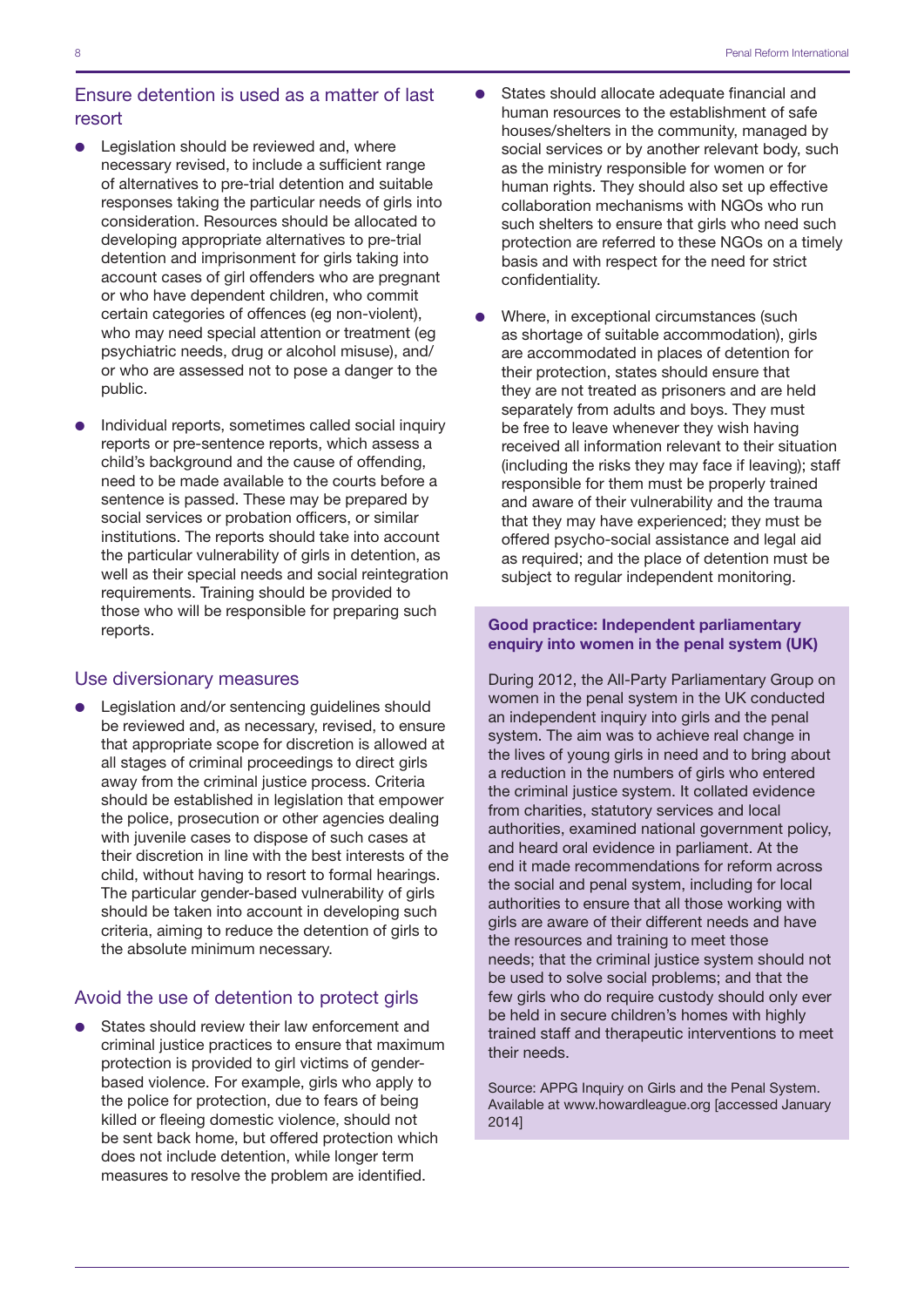# <span id="page-10-0"></span>3. Responding to the special needs of girls in detention

The Convention on the Rights of the Child (CRC), the Beijing Rules and the UN Rules for the Protection of Juveniles Deprived of their Liberty (the Havana Rules) contain many provisions which, together with the Bangkok Rules, provide guidance to governments to develop specific strategies and programmes to address the needs of girls if they have been placed in detention. The following section examines some of the most relevant issues and makes recommendations, based on these international standards, for measures that can address them.

## 3.1 Protection from violence

Article 19 of the CRC requires that states take effective legislative and other measures to protect children from violence. Children must also be protected from torture or inhuman and degrading treatment (Article 37) and their best interests should be a primary consideration in all matters affecting them (Article 3). Rule 36 of the Bangkok Rules states that 'prison authorities shall put in place measures to meet the protection needs of juvenile female prisoners'. In 2009, the UN Human Rights Council passed a resolution calling on states to 'address the gender dimension of all forms of violence against children and incorporate a gender perspective in all policies adopted and actions taken to protect children against all forms of violence, acknowledging that girls and boys face varying risks from different forms of violence at different ages and in different situations'.34 The Model Strategies and Practical Measures on the Elimination of Violence against Women in the Field of Crime Prevention and Criminal Justice also provide useful guidance.<sup>35</sup>

One vital aspect of protection is that girls are held separately from adults and from boys. Children in pretrial detention should be held separately from children in post-trial detention. International and regional standards, including the CRC,<sup>36</sup> the International Covenant on Civil and Political Rights (ICCPR)<sup>37</sup> and the African Charter on the Rights and Welfare of the Child (ACRWC),38 are clear that children must be separated from adults when deprived of their liberty, unless it is in the child's best interests not to do so.39 General Comment No.10 of the CRC states that: 'There is abundant evidence that the placement of children in adult prisons or jails compromises their basic safety, well-being and their future ability to remain free of crime and to reintegrate'.<sup>40</sup>

It is not unusual for girls to be held alongside boys. In Uganda, for example, there are often just one or two girls held alongside 20 or 30 boys in a facility albeit in a separate room at night.<sup>41</sup> Girls in police detention are also at great risk of being held alongside adults. In Bangladesh for example the law does not even prescribe regulations for the eventuality of a girl being held overnight in a police station whilst it clearly states that a boy must be held separately from adults.<sup>42</sup>

In very many countries, there is a lack of facilities specifically designed for girls because of the costs associated with building for such small numbers. One common response is for girls to be held alongside adult women prisoners and/or in facilities that are annexed to men's prisons. However, it should be noted that the Committee on the Rights of the Child does not accept this economic argument and has recommended that even where States have low rates of female child offending, they should nevertheless ensure that there are appropriate facilities separate from adults.<sup>43</sup>

```
34 UN General Assembly Resolution 63/241, Rights of the Child, 13 March 2009, A/RES/63/241, para. 27(k).
```
35 UN General Assembly Resolution 65/228, *Strengthening crime prevention and criminal justice responses to violence against women*, 31 March 2011, A/RES/65/228.

40 CRC General Comment No.10 (2007): *Children's Rights in Juvenile Justice*, 25 April 2007, CRC/C/GC/10, para. 85.

42 Justice M Imman Ali/UNICEF, *Towards a Justice Delivery System for Children in Bangladesh*, 2010.

<sup>36</sup> CRC, Article 37(c).

<sup>37</sup> ICCPR, Article 10(3).

<sup>38</sup> ACRWC, Article 17.

<sup>39</sup> CRC, Article 37(c); Beijing Rules, Rule 13.4; ICCPR Article 10(2)(b); UN Standard Minimum Rules on the Treatment of Prisoners, Rule 8(d).

<sup>41</sup> Moore M, *Juvenile Detention in Uganda*, African Prisons Project, 2010.

<sup>43</sup> See, for example, UN Committee on the Rights of the Child, *Concluding Observations: Canada*, 27 October 2003, CRC/C/15/Add.215; UN Committee on the Rights of the Child, *Concluding Observations: Iceland*, 13 February 1996, CRC/C/15/Add.50; UN Committee on the Rights of the Child, *Concluding Observations: New Zealand*, 24 January 1997, CRC/C/15/Add.71; and UN Committee on the Rights of the Child, *Concluding Observations: United Kingdom of Great Britain and Northern Ireland*, 15 January 1995, CRC/C/15/Add.34.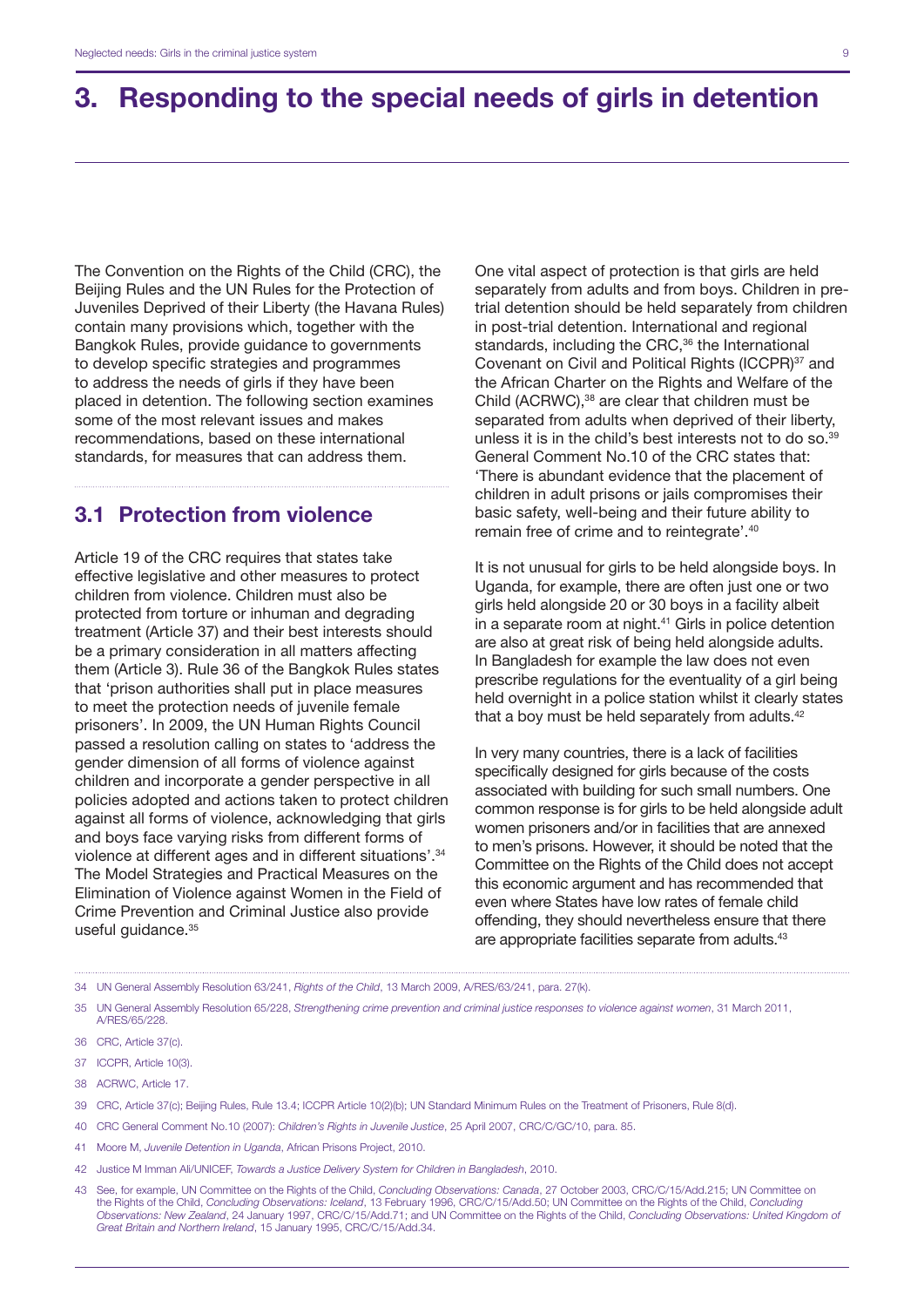When there are very low rates of imprisonment of girls, it can be very difficult to ensure that girls in detention have sufficient contact with their peers and families. In Kazakhstan, very low numbers of girls are imprisoned – in September 2013, there were just two girls convicted to a sentence of imprisonment who were held in a unit within the grounds of a women's prison but separated from them at all times.<sup>44</sup> They have school during the day but their only interaction is with each other and with their teacher, the head of their dormitory and an observer guard. Their families live in the north and west of the country over 1,000km away and they receive visits only about once a month. The level of isolation of these girls is extremely high.

Many girls in detention have experienced abuse prior to their involvement with the criminal justice system and another important aspect of protection is to identify and respond to this abuse. Research from the US found that 64 per cent of the 319 girls in the juvenile justice system in Florida reported past abuse.<sup>45</sup> Furthermore, girls respond differently from boys to the experience of abuse. Research, again from the US, has found that girls who come into contact with the justice system are more likely than boys to suffer from internalised responses to trauma in the form of depression, self-mutilation and substance use, as opposed to externalised responses to trauma in the form of aggression.<sup>46</sup>

Few detention facilities holding girls have the resources and capacity to identify and respond to prior abuse. Instead their experiences within the justice system can exacerbate existing vulnerabilities and problems. In giving evidence to the UK's All Party Parliamentary Group on Women in the Penal System in 2012, the Centre for Mental Health noted: 'Most mixed custodial regimes (eg in secure training centres) can still be based on more male orientated need; some searching and control and restraint practices, for example, have been seen to be highly counterproductive for females with high histories of abuse and trauma leading to flashbacks and exacerbating distress'.47

In some countries problems in the recruitment, training and oversight of law enforcement officials leads to girls in their care suffering new abuse. This is particularly the case where there is mixed-sex staffing. According to the UN Study on Violence against Children (2006), 'Male staff often engage in 'sanctioned sexual harassment', including improper touching during searches, or watching girls while they dress, shower, or use the toilet. Male staff also use their positions of authority to demand sexual favours, and are responsible for sexual assault and rape'. The Special Rapporteur on torture and other cruel, inhuman or degrading treatment has emphasised that rape constitutes torture when it is carried out by or at the instigation of or with the consent or acquiescence of public officials.48

The risk of experiencing violence whether from peers, adults or law enforcement officials whilst in detention can be particularly high during police detention. A 19-year-old woman in England described to researchers how 'she would always prefer to be in a prison cell than a police cell – she said that police staff were not watched as much so they could "get away" with more in terms of the language they used and also with regard to using physical force: "they would ram my arms up my back".<sup>'49</sup>

Effective complaint mechanisms and independent inspections and monitoring of detention facilities are a crucial tool for preventing violence and protecting girls in detention. These two issues are discussed in more detail at 3.7 and 3.8 below.

#### Special Rapporteur on Violence against Women reports on lack of separation of adults and girls in Papua New Guinea

'The Special Rapporteur also visited the detention cells in the police station of Kundiawa, where she interviewed seven female detainees, including three minors. One 16-year-old girl had been detained for three months, a 15-year-old girl had been there for a month and another 15-year-old girl had arrived the night before. The three minors were sharing a small cell with four adult women, two of them suspected of murder. One of the 15-year-old girls had been detained for fighting in the street with an adult woman who was placed in the same cell as her, and who violently attacked her during the Special Rapporteur's visit. Police officers reacted to the attack after the Special Rapporteur insisted that attention be paid to the screams that were emanating from the cell.'

Source: Report of the Special Rapporteur on violence against women, its causes and consequences, Mission to Papua New Guinea (2013) A/HRC/23/49/Add.2, para 44.

- 47 All Party Parliamentary Group on Women in the Penal System (UK), *Inquiry on Girls: From Courts to Custody*, 2012.
- 48 Report of the Special Rapporteur on torture and other cruel, inhuman or degrading treatment or punishment, 15 January 2008, A/HRC/7/3, para. 34.
- 49 Children's Rights Alliance for England, *Speaking freely, children and young people in Europe talk about ending violence against children in custody*, 2013.

<sup>44</sup> PRI research conducted in September 2013 in Almaty Prison, Kazakhstan.

<sup>45</sup> Vanessa Patino et al*., A rallying cry for change: Charting a New Direction in the State of Florida's Response to Girls in the Juvenile Justice system* (2006) cited in Watson L and Edelman P, *Improving the Juvenile Justice System for girls: Lessons from the States*, 2012.

<sup>46</sup> Simkins S and Katz S, *'*Criminalizing Abused Girls*', Violence Against Women,* Vol 8, No 12, 2002, pp1474-1499. Cited in Nura Taefi, 'The Synthesis of Age and Gender: Intersectionality, International Human Rights Law and the Marginalisation of the Girl-Child', *International Journal of Children's Rights*, Vol 17, No 3, 2009, pp345-376.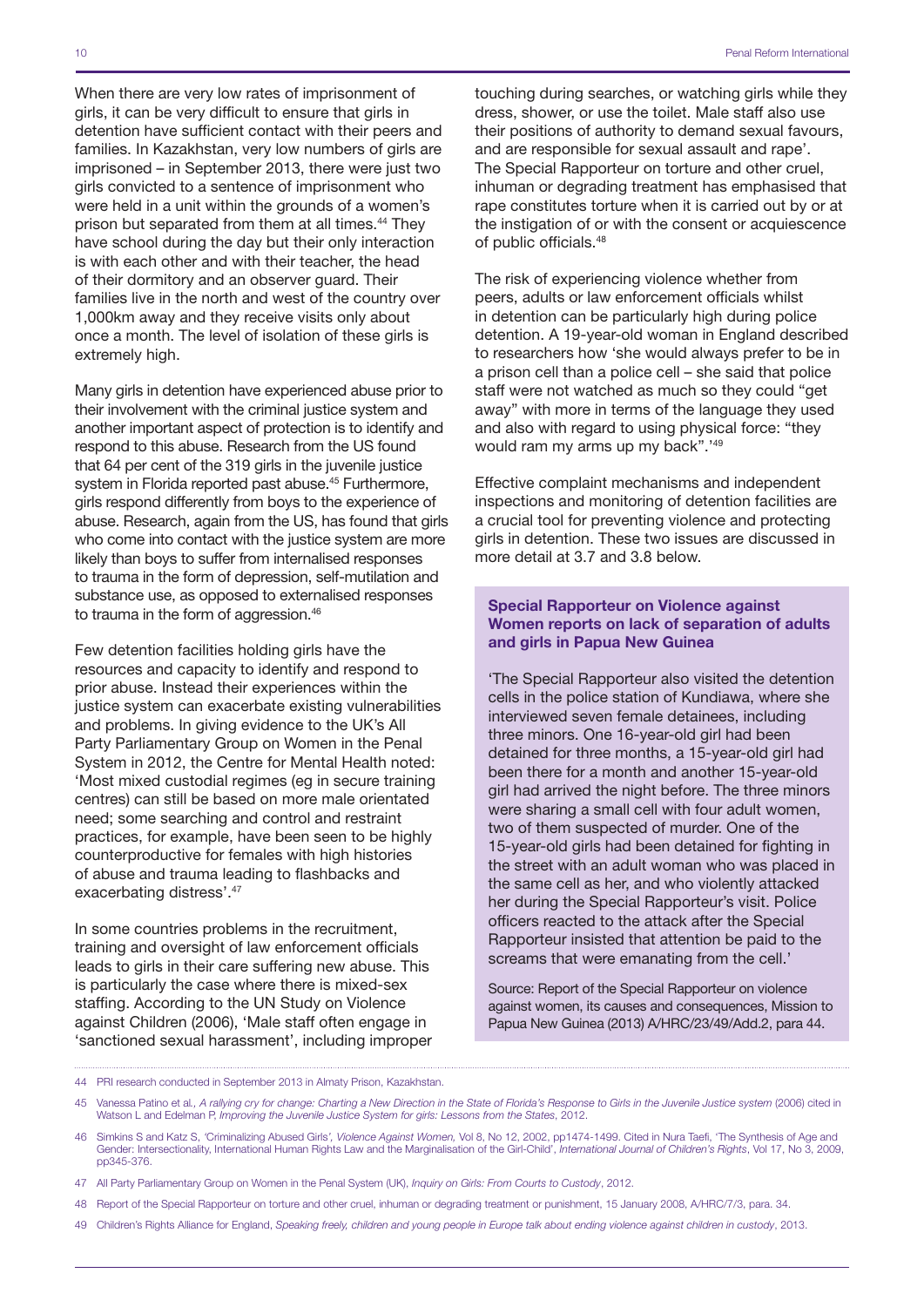# <span id="page-12-0"></span>3.2 Recommendations for protecting girls in detention

## Develop specific protection policies for girls in detention

- Prison authorities should develop specific protection policies and strategies for the supervision and care of girls, and produce guidelines for staff working in detention centres accommodating girls. The development of such policies, guidelines and programmes should be guided by the CRC, Bangkok Rules, Havana Rules and the Beijing Rules. They should include a framework for how allegations and disclosures of abuse shall be handled that provide the following:
	- (a) an initial investigation is undertaken within a short time limit such as 24 hours;
	- (b) disciplinary or criminal proceedings are pursued where appropriate;
	- (c) immediate steps are taken to ensure the child's safety, including, where necessary, suspending an accused staff member in cases of supervisor / guardian violence or separating the victim and aggressor in cases of inter-prisoner violence;
	- (d) the girl is fully informed of the procedures and has the right to participate and express her views;
	- (e) the girl receives all necessary support and assistance, including medical care and counselling and reassurance regarding sexually transmitted diseases, HIV and pregnancy;<sup>50</sup>
	- (f) the girl's privacy and dignity are protected; and
	- (g) all responses are guided by the principle of the best interests of the child as the paramount consideration.

### Separation from adults and from boys

- Prison authorities should ensure that girls are separated from boys and from men and women at all points of detention including during transportation to court/other facilities and during police and pre-trial detention. Girls held in pretrial detention should be held separately from girls who have been convicted.
- In certain circumstances, the small numbers of girls being held in pre-trial detention may mean that separation from convicted girls is not in their best interest because they would in effect be held in isolation. Furthermore, where there are very small numbers of girls being imprisoned

it is essential that the few girls who do require imprisonment should not be held in prison at all but in a secure children's home with highly trained staff and therapeutic interventions.

## Well-trained and accountable staff

- Girls should be supervised exclusively by female staff who have been selected carefully to ensure they have the correct professional skills, and who have received special training in working with girls in a way that is sensitive to their emotional and developmental needs.
- Procedural rules should be in place for conducting searches of girls. Body searches should only be carried out as a last resort, and require authorisation by the supervisor on duty. They should be performed in a manner that maintains their privacy and dignity, by women staff who have been trained in appropriate search methods. Girls should never be required to be completely naked, but searches should be conducted in two steps (first upper and then lower body), and physical contact should be strictly limited. Alternative methods, such as scans, should be developed and applied wherever possible in order to avoid the harmful impact of physical searches.
- The use of any form of corporal punishment or physical violence by staff against a child in detention should be prohibited and sanctions imposed on staff for using violence against children in detention.
- Specific regulations should be drawn up concerning the use of disciplinary measures in all detention facilities where children are held. These must be in line with the Havana Rules and in particular must prohibit solitary confinement and restriction or denial of contact with family members as disciplinary measures. These regulations must be known about by children and staff.
- Any member of staff who is found to have bullied, abused or sexually abused a girl should be held to account and be subject to disciplinary or criminal procedures, depending on the nature and severity of the offence committed.

## Regular independent monitoring and access to complaint mechanisms

Prison authorities should ensure that girls have access to a confidential and independent complaints mechanism. Independent monitoring

50 For more information on this point, see the *Istanbul Protocol, Manual on the Effective Investigation and Documentation of Torture and Other Cruel, Inhuman or Degrading Treatment or Punishment*, OHCHR, 2004.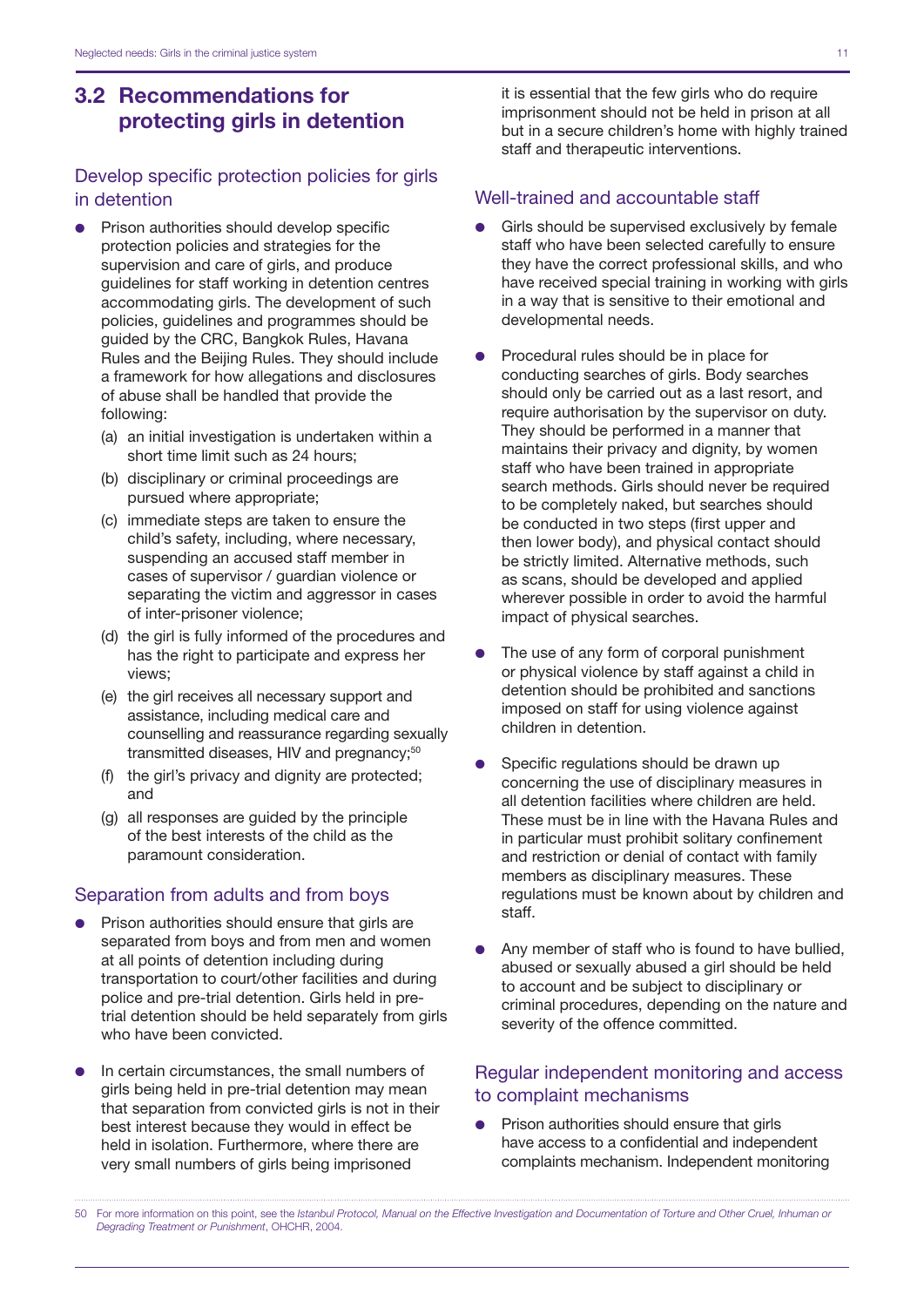bodies should be established and must ensure that they include women members as part of visiting teams, and that detention facilities where girls are held are included in their programmes and subject to regular and unannounced visits. Their assessments should be gender and age-sensitive. For more on this issue, see 3.7 and 3.8 below.

Good practice: Developing legislation to protect girls in detention in the Philippines

In the Philippines, the Juvenile Justice and Welfare Act (2006) includes special provisions for the protection of female children:

Sec. 47. Female children – Female children in conflict with the law placed in an institution shall be given special attention as to their personal needs and problems. They shall be handled by female doctors, correction officers and social workers, and shall be accommodated separately from male children in conflict with the law.

Sec. 48. Gender-sensitivity training – No personnel of rehabilitation and training facilities shall handle children in conflict with the law without having undergone gender sensitivity training.

Source: Juvenile Justice and Welfare Act 2006 Republic Act No. 9344, 28 April 2006 (Philippines).

## 3.3 Access to gender-sensitive healthcare

Girls in detention have the same right to healthcare provision as other children in the community. Under Article 24 of the CRC, girls and boys in detention have the right 'to the enjoyment of the highest attainable standard of health (…) and to facilities for the treatment of illness and rehabilitation of health' that include quality health services, including prevention, promotion, treatment, rehabilitation and palliative care services. In a recent General Comment, the UN Committee on the Rights of the Child has interpreted the right to health 'as an inclusive right extending not only to timely and appropriate prevention, health

promotion, curative, rehabilitative and palliative services, but also a right to grow and develop to their full potential, and live in conditions that enable them to attain the highest standard of health by implementing programmes that address the underlying determinants of health'.51 The right to health of girls and women is also protected under the UN Convention on the Elimination of All Forms of Discrimination Against Women, which obligates States to 'take all appropriate measures to eliminate discrimination against women in the field of health care (…) including those related to family planning' under Article 12.

There is limited data and research regarding the status of girls' health while in detention. Despite this, certain common issues do emerge from the information available particularly concerning mental illness, sexual and reproductive health including pregnancy, physical and sexual abuse and substance and alcohol dependency.<sup>52</sup> Given these common characteristics, a gender-sensitive framework for healthcare in detention should pay particular attention to these issues.<sup>53</sup>

It is in the area of mental health that the differences between the health issues experienced by girls and by boys are most stark. In the United States, a study covering data on 1,400 young people in different juvenile justice settings (community-based programmes, detention centres and secure residential facilities) in 2006 found that 80 per cent of girls met the criteria for at least one mental health disorder, compared to 67 per cent of boys.<sup>54</sup> Girls are far more likely than boys to suffer with affective disorders (like depression) as well as anxiety disorders.<sup>55</sup> They are also at higher risk of harming themselves or attempting suicide in comparison to boys or adults. In the UK, a report by the Inspectorate of Prisons found that young women under 18 were twice as likely to injure themselves as adult women. In 2007, 89 per cent of girls under 18 in custody had self-harmed.56 Yet too often self-harm is addressed with medication or even punishment. Studies suggest that mental illness among girls in prison often both causes and results from imprisonment.57 The impact of separation from family and community can severely harm a girl's mental health, emotional well-being, self-esteem and social and life skills and abilities to varying extents, yet mental health issues are rarely addressed.

- 51 UN Committee on the Rights of the Child, General comment No.15 (2013): *The right of the child to the enjoyment of the highest attainable standard of health (art. 24)*, para. 2.
- 52 See, for example, research from the UK in Douglas N and Plugge E, 'The health needs of imprisoned female juvenile offenders: the views of the young women prisoners and youth justice professionals', *International Journal of Prisoner Health*, Vol 4, No 2, June 2008, pp66-76.
- 53 The WHO/UNODC Kyiv Declaration on Women's Health in Prisons provides guidance on gender-specific aspects of healthcare, see *Correcting Gender Inequity in Prison Health*, Copenhagen, 2009.
- 54 Shufelt J and Cocozza J, *Youth with mental health disorders in the juvenile justice system: results from a multi-state prevalence study*, Research and Program Brief, National Center for Mental Health and Juvenile Justice, 2006. Cited in UNODC, *Introductory Handbook on the Prevention of Recidivism and the Social Reintegration of Offenders*, 2012.
- 55 Teplin L A et al., 'Psychiatric Disorders in Youth in Juvenile Detention', *Archives of General Psychiatry*, Vol 59, No 12, Cited in F T Sherman, *Making Detention Reform Work for Girls, A Guide to Juvenile Detention Reform*, Juvenile Detention Alternatives Initiative Practice Guides 5, Annie E. Casey Foundation, 2013.
- 56 HM Chief Inspector of Prisons for England and Wales, *Annual Report 2006-7*.

57 Penal Reform International, *Health in Prison: Realising the right to health*, PRI Briefing No.2, 2007(2).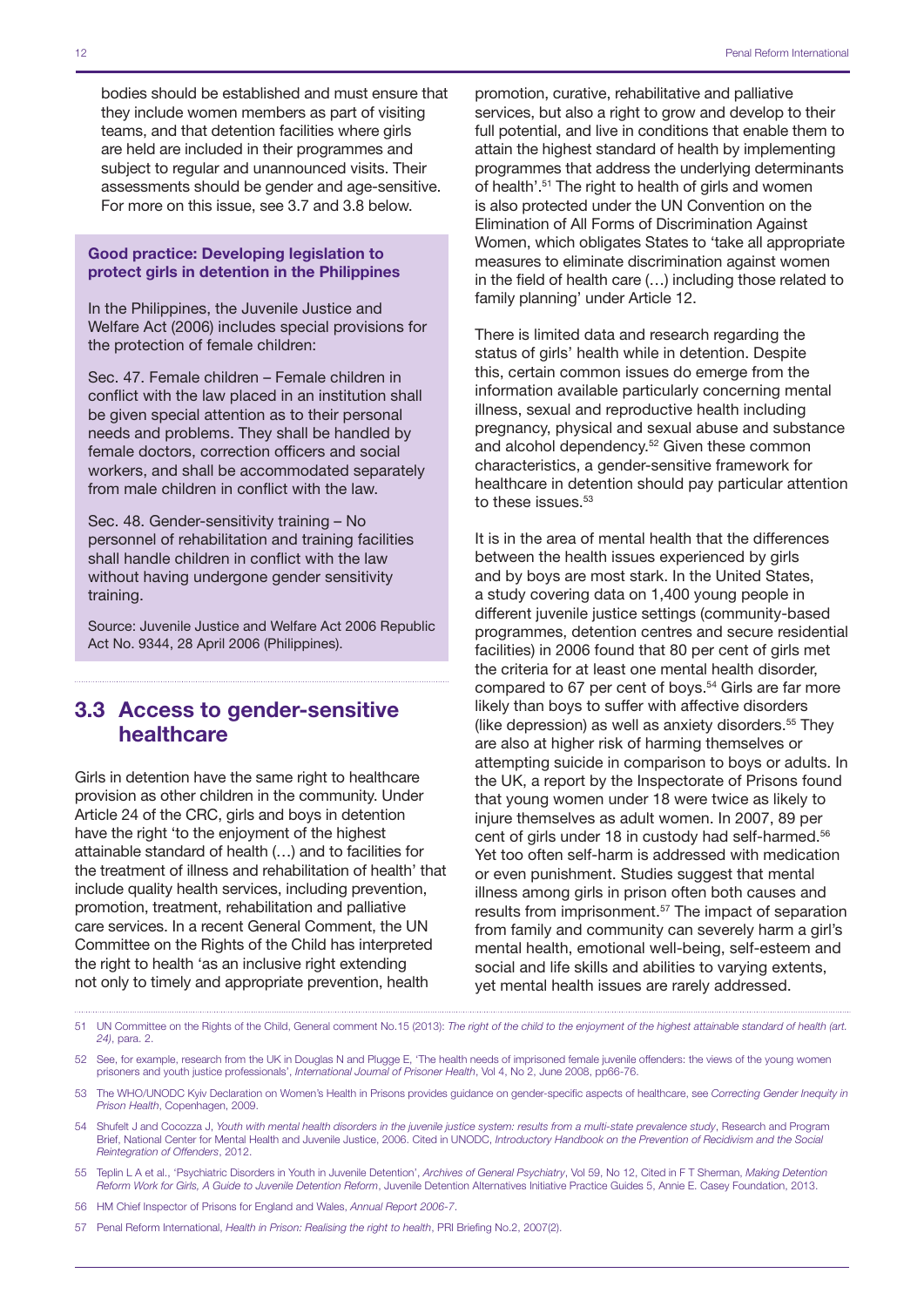<span id="page-14-0"></span>The detention environment in many countries does not provide adequately for the specific health needs of girls, such as adequate nutrition, exercise and greater hygiene needs due to menstruation. As prison systems have been primarily designed for men, girls' health needs are often not even addressed by prison policy and procedure. This can result, for instance, in infrequent or absent health services including gynaecological provision for pregnant girls who are one of the most vulnerable groups in detention, due to the social stigmatisation to which they may be subjected and their inexperience of dealing with pregnancy. The European Committee for the Prevention of Torture and Inhuman or Degrading Treatment or Punishment (CPT) has 'observed a tendency to overlook the personal hygiene needs of female detainees, including juvenile girls. For this population in custody, ready access to sanitary and washing facilities as well as provision of hygiene items, such as sanitary towels, is of particular importance. The failure to provide such basic necessities can amount, in itself, to degrading treatment.<sup>58</sup>

# 3.4 Recommendations for ensuring the right to health for girls in detention

## Non-discrimination

**•** Gender-specific healthcare services that are at least equivalent to those available to girls in the community, should be provided to girls in detention.

### Gender-specific treatment

- Girls should be subject to an individual gendersensitive health assessment on their admission to detention in order to determine their risks and needs. This should be in accordance with Rule 6 of the Bangkok Rules and include careful, comprehensive and detailed screening, including of their socioeconomic and educational background, mental health and trauma histories, current health status and detection of signs of ill-treatment and torture including sexual abuse. Such an assessment should be subject to informed consent and medical information should be kept confidential.
- Girls who are pregnant or have just given birth should receive the same quality of pre- and post-natal care as adult prisoners and women in the community. According to Rule 39 of the Bangkok Rules, '[t]heir health shall be monitored by a medical specialist, taking account of the fact that they may be at greater risk of health

complications during pregnancy due to their age'. In addition, special attention should be paid to their medical and psychological requirements, due to their age and physical and mental vulnerability, taking into account the stigma which may be associated with pregnancy at a young age.

- Girls in detention should have regular access to gynaecologists and receive education on preventive healthcare issues in cooperation with services in the community by way of written and oral information.
- Girls should have access to age- and genderspecific programmes and services such as counselling for sexual abuse or violence in line with Rule 38 of the Bangkok Rules. They should also have access to comprehensive mental healthcare and substance dependency treatment in line with Rules 12 and 15. Specialised services for girls are best delivered by the civil/community healthcare services or at least in collaboration with them.
- Detention authorities should establish clear procedures for responding to self-harm and clear rules for supervision and other measures where a girl is considered to be at risk of suicide or selfharm. Such risk should form an essential element of the assessments on admission, undertaken by a qualified mental health practitioner, and suitable support, counselling and treatment should be provided to girls at risk in line with Rule 16 of the Bangkok Rules.
- As far as possible, girls receiving medical attention should have continuity of care upon release.
- In line with Rule 5 of the Bangkok Rules, girls should have access to sanitary towels free of charge and a regular supply of water for personal care.

#### Well-trained and accountable staff

In line with Rule 35 of the Bangkok Rules, prison staff should be trained to detect mental healthcare needs and risk of self-harm and suicide among girls in detention, and to offer assistance by providing support and referring such cases to specialists. They should also be given basic training on the main issues relating to girls' health in addition to first aid and basic medicine.

<sup>58</sup> European Committee for the Prevention of Torture, *CPT Standards 2006*, CPT/Inf/E (2002) 1 – Rev. 2006, para. 30.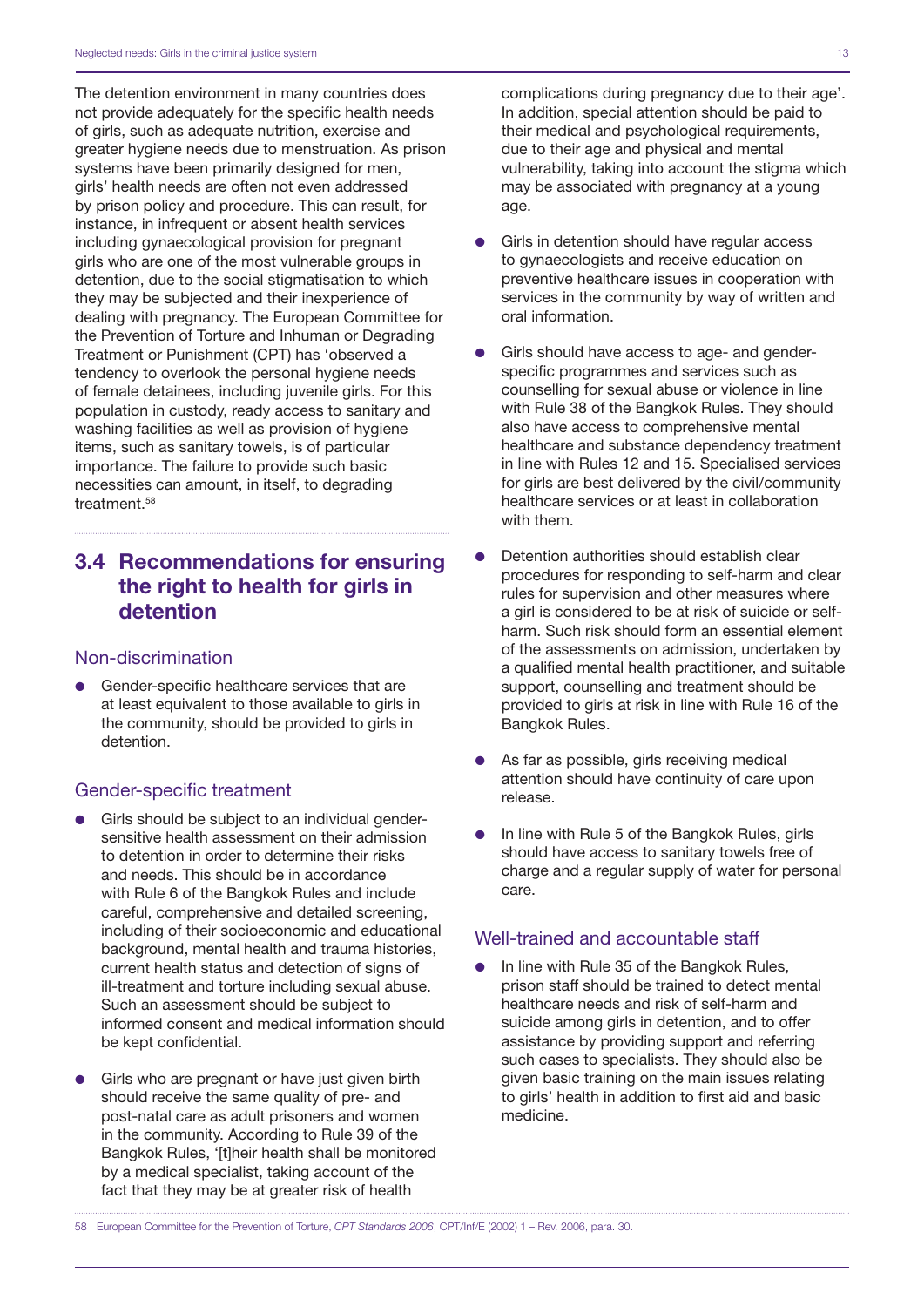# <span id="page-15-0"></span>3.5 Rehabilitation and reintegration

The primary purpose of any response or sanction to offending by girls, including their detention, must be the rehabilitation and reintegration of the child. When girls are detained, they should be given the maximum support possible for their rehabilitation and reintegration, and this should begin from the first moment of their arrival in a facility. This should include the care, protection and individual assistance – social, educational, vocational, psychological, medical and physical – that they may need. Each girl should be assessed, and interventions should be tailored to her individual needs and circumstances.

One of the many challenges of effective rehabilitation and social reintegration is that girls in prison are often drawn from groups of society who are extremely poor, have disrupted and chaotic family lives and low levels of education, have lived on the streets, been addicted to illegal drugs or alcohol, and have no reliable family or social network. Release from detention can be difficult or even dangerous where girls have been rejected by their families, especially if they have been convicted of 'moral crimes'. If they have no family to return to, they will need particular support in terms of housing, education and assistance particularly if they are also mothers.

A core element of rehabilitation and reintegration is encouraging and maintaining contact with family and friends. Regular visitors are essential for a girl detainee's psychological wellbeing and are a way to obtain food, medicine and other basic necessities when adequate supplies are not provided by the authorities. Regular visitors can help girls to develop a network of support for the moment of release. However, given so many girls in detention have experienced abuse, it is vital that they are also able to refuse to see visitors.

To ensure that children are able to be placed near their families, the Havana Rules encourage States to decentralise institutions.<sup>59</sup> Yet the small number of facilities for girls can mean that maintaining contact with families and friends is very difficult because of distances to be travelled, inadequacies in transport, and cost. This leads to isolation which can have serious social and psychological effects and inhibit rehabilitation and reintegration. In a study in Eastern Europe, Central Asia and South Caucasus, it was found that only 15 per cent of juveniles were

incarcerated in institutions close to where their family lived. The situation for girls was found to be particularly bad due to the scarcity of institutions for them. Consequently, some girls held were in institutions located more than 2,000km from their families. $60$ 

Education and enhancing employment opportunities is an important focus for rehabilitation and reintegration efforts. It can ensure that life chances are not permanently damaged, especially as some girls will have had limited access to education. The Havana Rules outline the basic principle that girls in detention should receive the same standard of education as their peers in the community.<sup>61</sup> Furthermore, every child should have the right to receive vocational training in occupations likely to prepare him or her for future employment.62

In many countries girls generally have lower levels of education than boys. UNESCO estimates that 57 per cent of out-of-school children of primary age in developing countries are girls.<sup>63</sup> Even girls who do enrol in school may attend irregularly due to other demands on them, and the fact that their education may not be prioritised. Girls are more likely to repeat years, to drop out early and to fail key subjects, and in most countries girls are less likely to complete the transition to secondary schooling. Early marriage and pregnancy impede girls' right to education, and are a primary cause of school drop-out for girls.<sup>64</sup> Girls in conflict with the law have often failed at school, have low levels of education, or have not attended formal schooling at all. Lack of education can be linked to the onset of offending and also linked to the persistence of offending into adulthood, especially as it affects future employment opportunities.

Both boys and girls experience lack of adequate access to education in detention. The Special Rapporteur on the right to education has commented that: '[t]here is no guarantee of access to education for all children in detention, and even fewer possibilities of an adaptable and pertinent childoriented education. The juvenile justice system has been unable to provide sufficient quantity and quality of training and education to the children detained'.

<sup>59</sup> Havana Rules, Rule 30.

<sup>60</sup> Sergeyeva V, 'Penal Reform International's activities in the area of juvenile justice' in *Kids Behind Bars*, Defence for Children (DCI), 2005, p108.

<sup>61</sup> Detailed standards for the education to be provided to children in detention can be found in the Havana Rules, Section E.

<sup>62</sup> Havana Rules, Rule 42, Standard Minimum Rules for the Treatment of Prisoners 66(1) and 71(5); and Beijing Rules, Rule 26.1 and 26.2.

<sup>63</sup> See www.unesco.org/education

<sup>64</sup> See, for example, CEDAW Committee, Concluding Observations of the Committee to End All Forms of Discrimination against Women, Uganda, October 22, 2010, para. 31.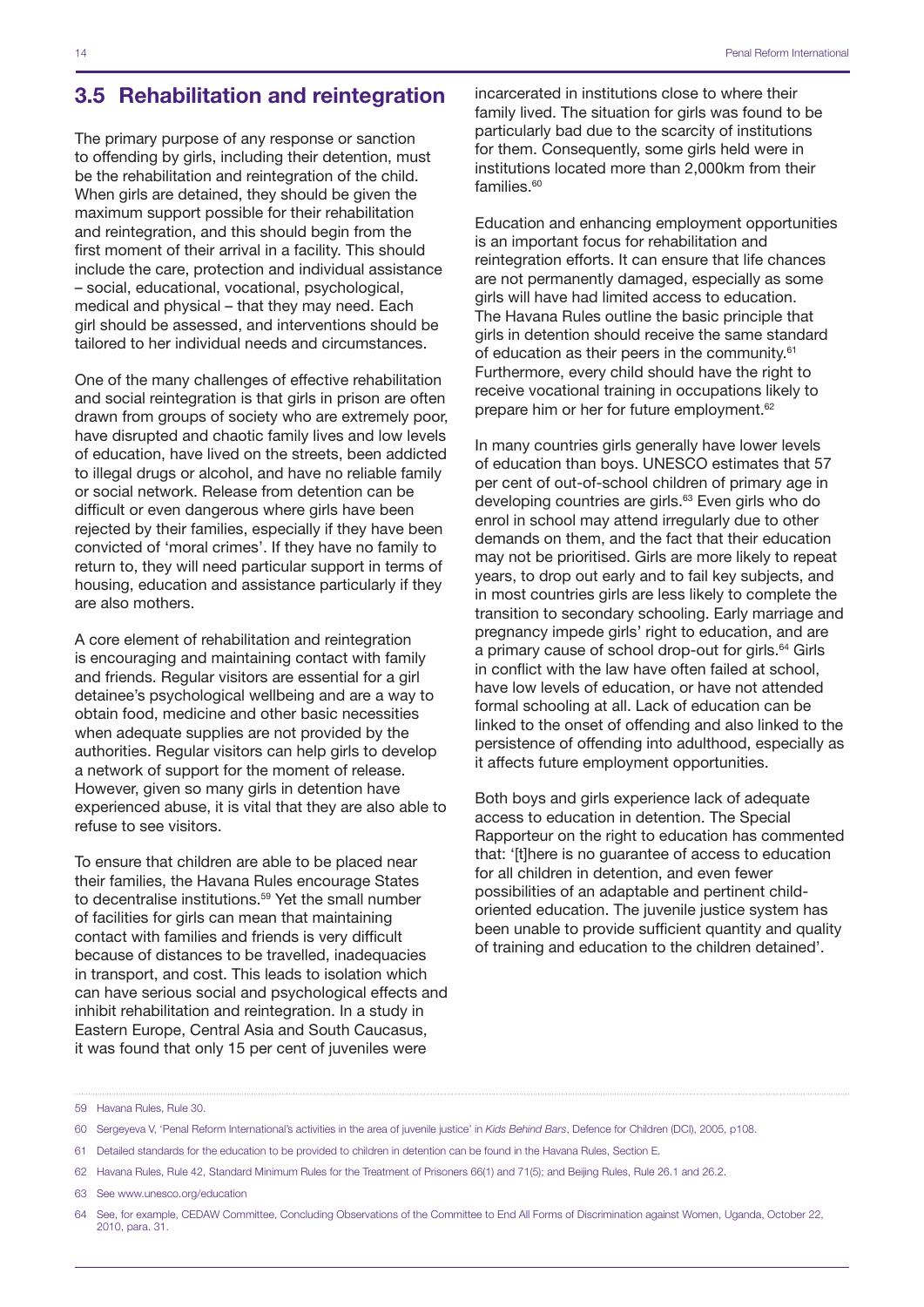#### Observations from a Workshop on the education of minors deprived of their liberty in Africa

- A. The issue of minors deprived of their liberty in Africa and of their rights, including their right to quality education, is widely overlooked, if not neglected or negated, by a majority of actors at national and international levels.
- B. The few stakeholders identified seem to act in isolation from each other without real coordination at national or regional levels. Interventions rarely involve advocacy; they are, rather, focused on providing detainees with direct assistance and prioritise basic needs other than education.
- C. There is great vagueness on the scope of the phenomenon in Africa: data is poor and few studies have been conducted.

Source: Report on Education of Minors Deprived of Liberty in Africa | Workshop IDAY (2011)

Even though there have been improvements in some countries, for the most part they received inadequate education, ill-suited to their needs'.65 Girls held in adult prisons often do not have any access to education at all. In Sierra Leone, researchers spoke with eight girls who had experienced adult prison: 'they did not appear to be suffering from harsh treatment and generally appeared to be being looked after by the older women. However they received no schooling by the establishments and the majority appeared to be suffering psychologically (…). Three of the girls were acutely missing school. One said she felt she was wasting her time in jail, another said she felt bad that she was not in education anymore'.<sup>66</sup>

The sort of vocational training that is offered in detention facilities can reinforce gender stereotypes. In Italy for example, the Special Rapporteur on violence against women noted that vocational training courses 'are largely based on stereotyped roles of men and women, including pizza-making and carpentry work for boys and cooking for girls'.67

Girls often do not have equal access to leisure and play activities as required in international standards.<sup>68</sup> A report on conditions of detention for children in Tanzania found that: 'In many facilities the outside space is reserved for boys; for example, girls in one

Retention Home were locked up for the whole day in their rooms with no access to outside space for exercise'. A report on conditions of detention for young men and women under 21 in Scotland found that: 'Recreation facilities for the young women are practically non-existent. There is not even a television in one of the recreation rooms. For the young men there is satellite television, pool, table tennis, and electronic games. Hardly any young women attend Physical Education, and when they do the sessions are held with adults'.69

The individual needs of girls must be addressed by rehabilitation programmes covering a range of problems, such as alcohol or substance dependency, mental or psychological conditions, anger and aggression, any one of which, or in combination, may have led to an offence being committed. Yet the low numbers of girls in prisons and the fact that often they are serving short sentences means that rehabilitation and reintegration services, if they exist at all, are often under-utilised and staff may not have specialised training or experience in working with this particular group. In many prisons, the same classification system is used for girls and for boys. These tend to overlook the specific issues affecting girls that must be addressed as part of the rehabilitation and reintegration process, such as a history of abuse. Girls are often held in overly secure settings which do not reflect the security risk they pose because of a lack of suitable alternatives. Such 'over-classification' can impact on their access to rehabilitation programmes.

Empirical research on the effectiveness of rehabilitation and reintegration programmes specifically designed for girls in the criminal justice system is sparse, perhaps reflecting the lack of programmes overall. The research that is available, such as Oregon's Guidelines for Effective Gender-Responsive Programming for Girls (developed in 2002), suggests that it is good practice for girls to be treated with an approach based more upon building relationships than that used with boys since their risk factors for reoffending are different, with poor parenting and a dysfunctional family environment being greater influences. These Guidelines state that girls respond better to one-to-one work whereas boys respond better to group work; girls place an emphasis on communication for relationship development; and they compete for attention not personal power, unlike boys. A literature review of effective interventions for girls who offend in the United Kingdom defined a number of key principles that should be in place:<sup>70</sup>

<sup>65</sup> Special Rapporteur on the right to education, *The right to education of persons in detention*, 2 April 2009, A/HRC/11/8, para. 42.

<sup>66</sup> Advocaid, *Justice for Girls? Girls in conflict with the law and sexual exploitation in Sierra Leone*, 2011.

<sup>67</sup> Report of the Special Rapporteur on violence against women, its causes and consequences, *Mission to Italy*, 15 June 2012, A/HRC/20/16/Add.2, para. 33.

<sup>68</sup> See, for example, the Havana Rules, Rule 4(47) and the Standard Minimum Rules for the Treatment of Prisoners, Rule 21(2).

<sup>69</sup> HM Inspectorate of Prisons, *Report on Young Offenders in Adult Establishments*, 2009.

<sup>70</sup> Patton P and Morgan M, *How to Implement Oregon's Guidelines: for effective gender responsive programming for girls*, Oregon Criminal Justice Commission, 2002.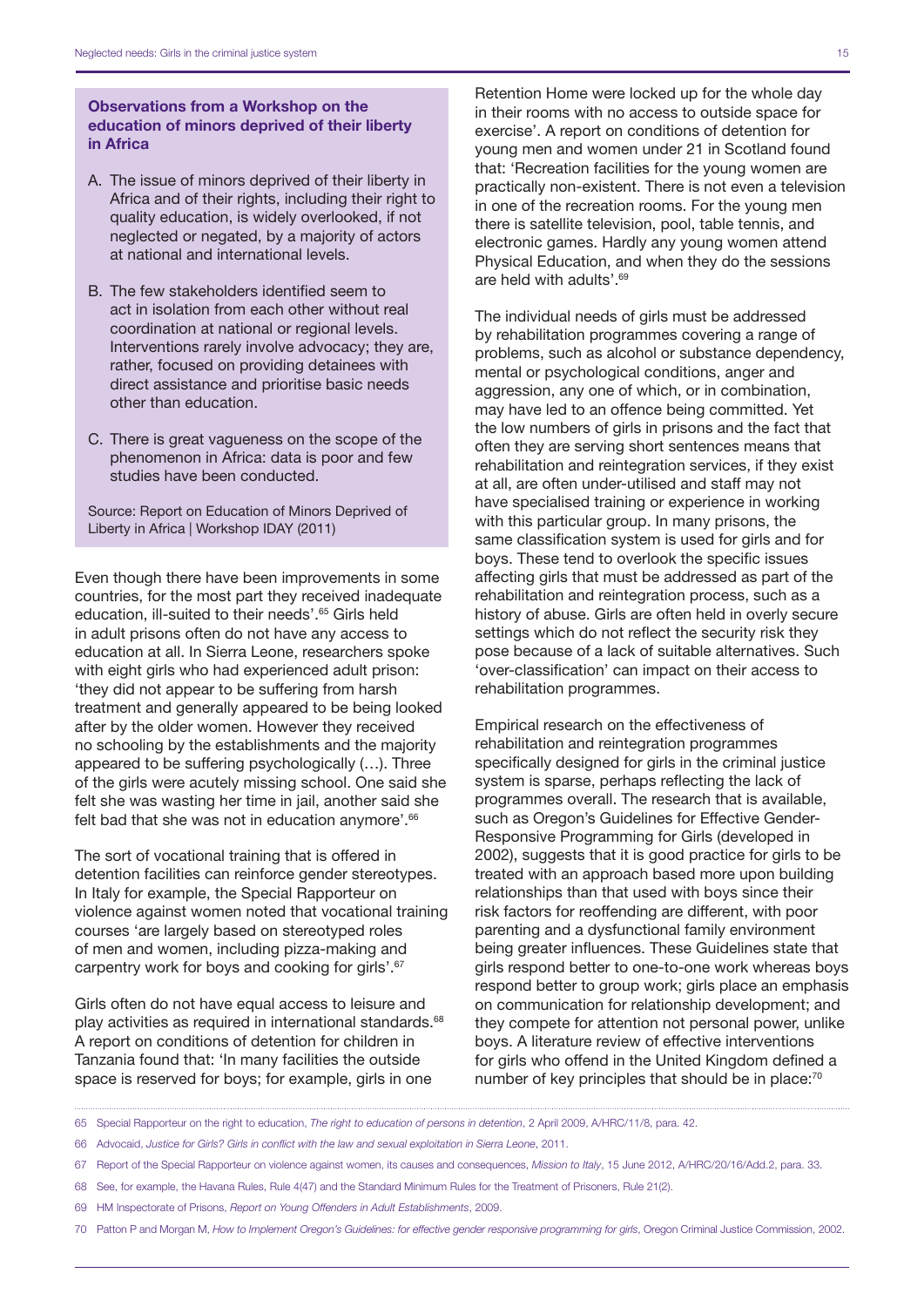- <span id="page-17-0"></span>gender-specific programmes
- interventions that are relevant to girls' lives
- holistic approaches that address multiple needs
- interventions which recognise the importance of relationships
- understanding and recognition of girls' experience of violence and victimisation
- approaches which emphasise girls' strengths not weaknesses.71

# 3.6 Recommendations for effective rehabilitation and reintegration for girls in detention

### Enabling contact

- $\bullet$  When being allocated to a facility, a girl's caretaking responsibilities as well as the availability of appropriate programmes and services should be taken into account in line with Rule 4 of the Bangkok Rules.
- Girls should be held in small and local facilities that are close to their family and friends to enable regular visits. This will incur costs but these can be mitigated against the longer term benefits in reducing re-offending. If visitors do have to travel long distances then they should be allowed to have longer visiting hours.
- Visits with children should allow physical contact with the children and take place in a suitable setting.
- Girls should be properly consulted as to who is allowed to visit them in line with Rule 44 of the Bangkok Rules.

#### Assessment and planning for rehabilitation and reintegration

Girls in detention should be assessed and classified to ensure appropriate and individualised planning for their rehabilitation and reintegration into society, acting at all times in their best interests. Such assessment and classification should take into account the level of risk they pose as well essential information concerning a history of mental illness, substance dependency and any caretaking responsibilities. Sentence plans must match their gender-specific needs in line with Rule 41 of the Bangkok Rules.

#### Ensuring access to rehabilitative activities

- Prison authorities should ensure that girls are given the same access to leisure and play activities, education and vocational training programmes as boys, which in turn should be equivalent as far as possible to those available to children outside prison in line with Rule 37 of the Bangkok Rules.
- Prison authorities should work closely with national bodies/ministries responsible for education and vocational training, as well as NGOs, in delivering gender-specific programmes for girls' rehabilitation and social reintegration. Such programmes should be mainstreamed and sustainable rather than ad-hoc ventures.
- Detention facilities should adopt specialised substance dependency prevention and rehabilitation programmes that are age- and gender-specific in line with Rule 54 of the Havana Rules and Rule 15 of the Bangkok Rules.

#### Good practice: Providing rehabilitation and reintegration programmes in Russia and **England**

In the Russian Federation, the government established the Social Rehabilitation Centre for Women and Girls in 2007 for those released from prison and those sentenced to non-custodial measures. The Centre provides legal advice, psychological counselling and training, assistance with finding employment, as well as training in computer literacy.<sup>72</sup>

In England, the NGO Young Women's Trust (formerly Platform 51) provides a range of gender-specific services and activities for girls and women some of whom have had experience of the penal system. The On Track programme works with girls under 16 who have disengaged from education or have been excluded from school. Many of them have experienced family breakdown or been in the care of the State, had contact with the police or lack stable accommodation. The project receives referrals from the local authority and other agencies working with children. Platform 51 works holistically with the girls and their parents to improve outcomes for them. It provides an alternative education which aims to develop the girls' skills, improve their self-esteem and selfworth and help them to see their own potential rather than just addressing their problems.<sup>73</sup>

73 www.youngwomenstrust.org

<sup>71</sup> Williams D, *Real bad girls: The origin and nature of offending by girls and young women involved with a county youth offending team and systemic responses to them*, Thesis, University of Bedfordshire, 2009.

<sup>72</sup> See *Introductory Handbook on the Prevention of Recidivism and the Social Reintegration of Offenders*, UNODC, 2002.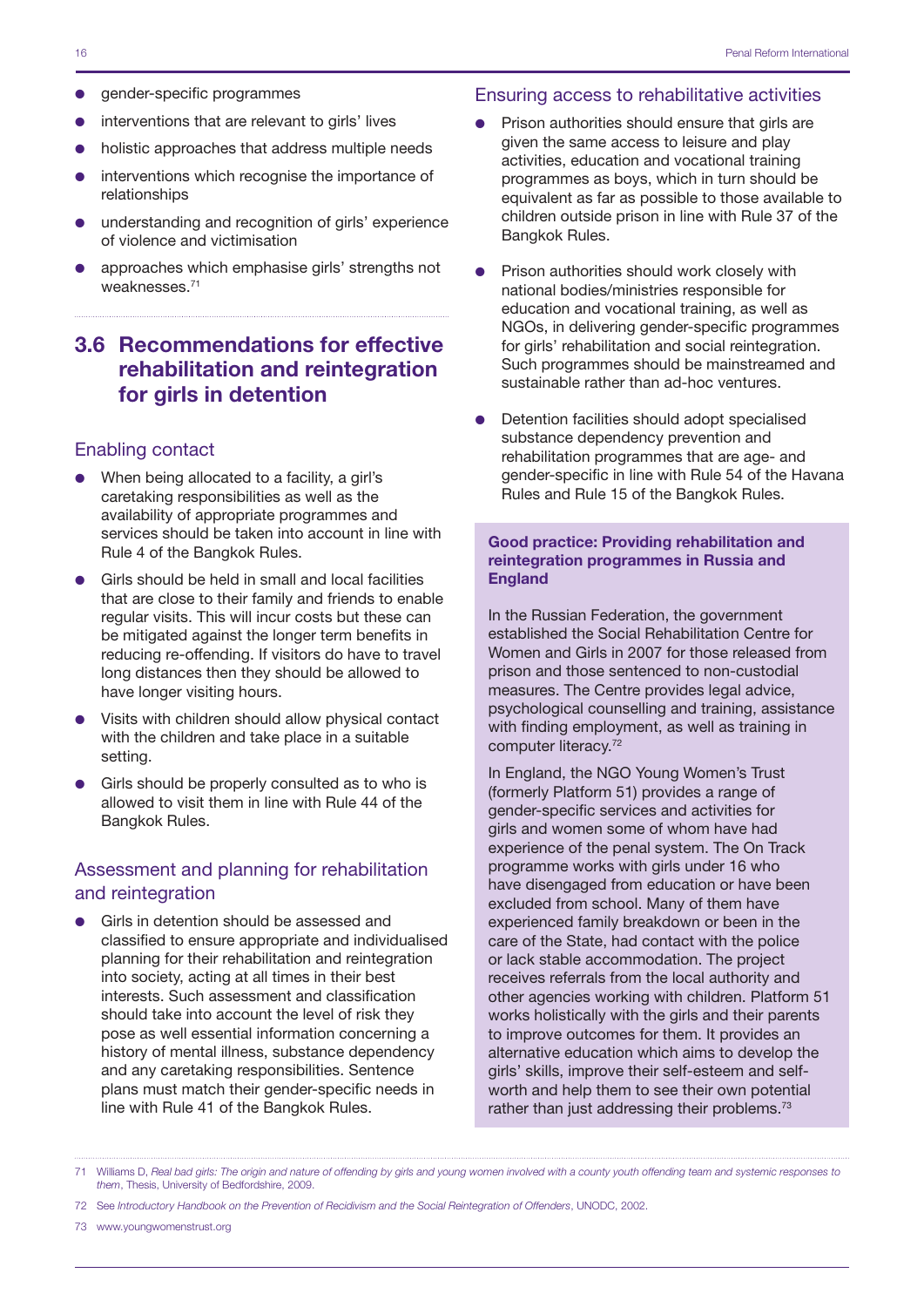## <span id="page-18-0"></span>3.7 Access to effective remedy and monitoring

Children deprived of their liberty have the right to complain about their conditions, treatment and care through access to mechanisms that are safe, child-sensitive, gender-sensitive, effective and easily accessible. Complaints mechanisms can take many different forms and children should have access to avenues of complaint both within and outside the justice system. At a national level, complaints may be made to internal bodies with responsibility for the police station or detention facility where the child has been detained. Complaints may also be made to external independent bodies such as ombudspersons or National Human Rights Institutions as well as to judicial bodies. There is an important link between complaints procedures and monitoring bodies and children should also have the right to speak in confidence to inspectors of detention facilities from independent monitoring bodies who should have powers to act upon their complaints. Children should also have access to make complaints to international human rights bodies such as the UN Committee against Torture and the UN Committee on the Rights of the Child; as well as to regional bodies such as the African Committee of Experts on the Rights and Welfare of the Child, the Special Rapporteur on Prisons and Conditions of Detention in Africa, the European Committee for the Prevention of Torture and Inhuman or Degrading Treatment or Punishment; and the Inter-American Commission on Human Rights.

Girls find it very difficult to access complaints mechanisms when in detention to obtain redress and reparations for violations of their rights. They are expected to use complaints procedures that have been developed for use by adults and are not adapted to their evolving capacity and development, age, gender and degree of vulnerability. They may be afraid to make a complaint out of fear of negative consequences of complaining against staff with whom they are in contact daily. They may be unaware that they have grounds for complaint and consider, for example, that the use of violence as punishment is a common and widespread practice. Perhaps most significantly, they may lack trust and confidence that their complaints will be believed and fairly assessed; this may be the case particularly in cases of sexual exploitation and abuse which can be associated with stigma, shame and secrecy. They are at risk of retaliation by law enforcement officials which could include unjustified disciplinary punishment, being strip-searched and being transferred to facilities far from their families.

Complaints can be very reliant on written text which means that girls with poor educational backgrounds cannot easily use them. Complaints mechanisms themselves are often flawed and lack independence – and they have insufficient human and financial resources to carry out adequate investigations. Criminal prosecutions and disciplinary proceedings arising from children's complaints are rare.

The international standards are clear that independent inspections and monitoring of detention facilities by qualified bodies should take place on a regular basis, at times unannounced, with full access to the facilities, and freedom to interview children and staff in private. These monitoring bodies should have the capacity to evaluate treatment and conditions, and to investigate any allegations in a timely manner. Such bodies can include ombudspersons, independent commissions, members of the public, or police review boards. They should not be attached to the detention facility concerned. Their reports should be available to the assessor and/or to the public.

Where girls are being detained, then women staff should participate in the investigations as required by Rule 25 (3) of the Bangkok Rules and other standards such as OPCAT. All members of monitoring bodies should be aware of the specific needs of girls and of the Bangkok Rules as a framework for assessing whether their particular needs are being met. It is highly desirable that all members are trained to deal with sexual violence and other sensitive genderspecific issues. They need to be able to ask the right questions using gender-sensitive language.<sup>74</sup>

Monitoring groups should assess whether special measures are in place to protect girls from illtreatment and torture, which include: ensuring that the accommodation of girls is strictly separated from boys and from adult male and female prisoners; that they are supervised by women staff who are carefully selected and who have received special training; that they are properly supervised to prevent abuse by other prisoners or members of staff; and have access to a confidential and independent complaints mechanism<sup>75</sup>

<sup>74</sup> For more guidance on monitoring and inspection, see Penal Reform International and the Association for the Prevention of Torture, *Women in detention: a guide to gender-sensitive monitoring*, 2013; and Penal Reform International, *Independent monitoring mechanisms for children in detention*, Justice for Children Briefing 2, 2012.

<sup>75</sup> Penal Reform International and the Association for the Prevention of Torture, *Women in detention: a guide to gender-sensitive monitoring*, 2013.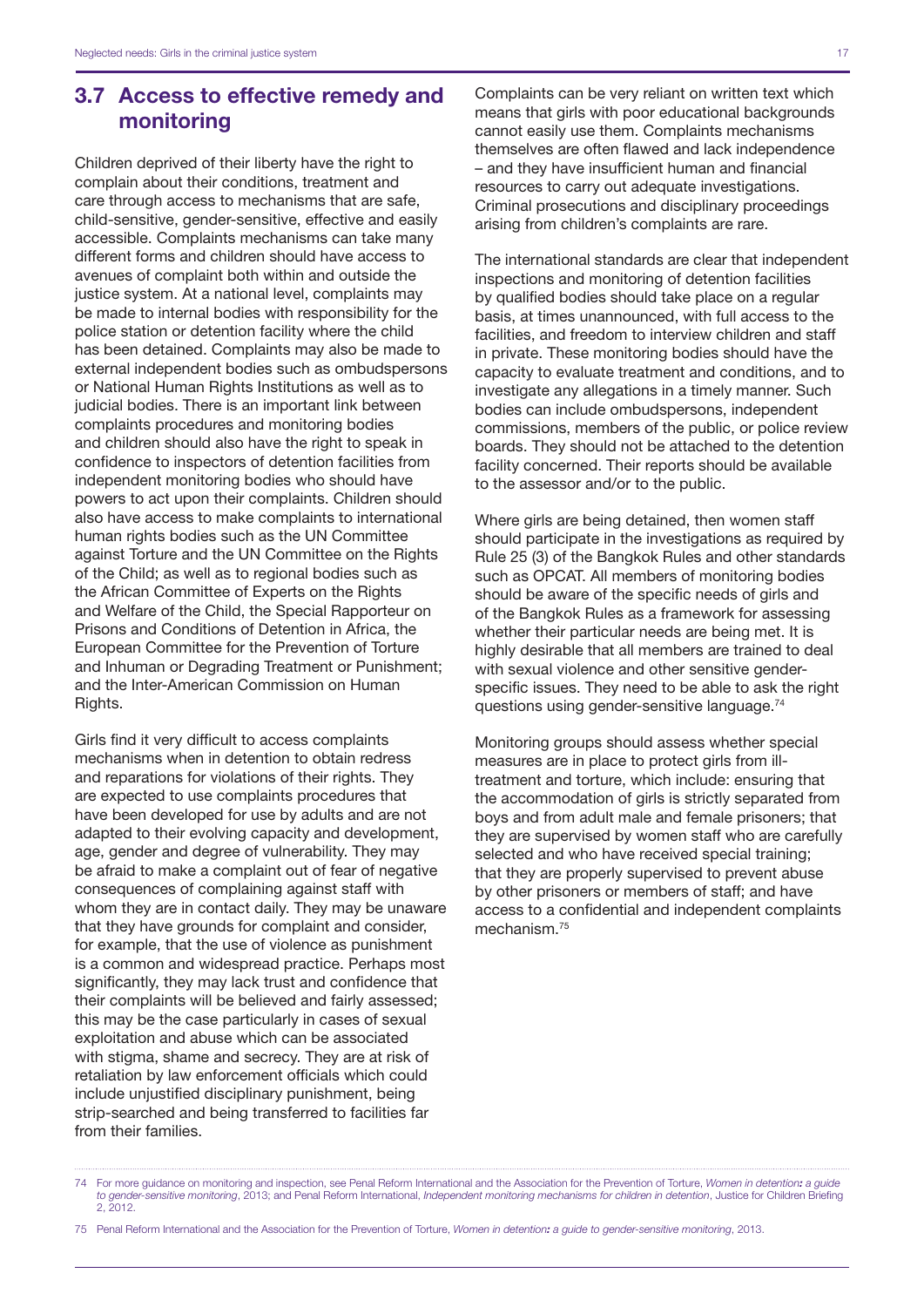# <span id="page-19-0"></span>3.8 Recommendations for strengthening access to effective remedy

- $\bullet$  Prison authorities should ensure that girls have access to a confidential and independent complaints mechanism and that written and oral information on how to make complaints is given to them on admission to prison in a language that they understand.
- All complaints in relation to abuse, sexual abuse and other forms of alleged violence should be taken seriously and promptly investigated by an independent body, and those who have complained should be protected from retaliation by staff and provided with free legal assistance.
- Independent monitoring bodies should be established and must ensure that they include women members as part of visiting teams and that detention facilities where girls are held are included in their programmes and subject to regular and unannounced visits. Their assessments should be gender and age-sensitive.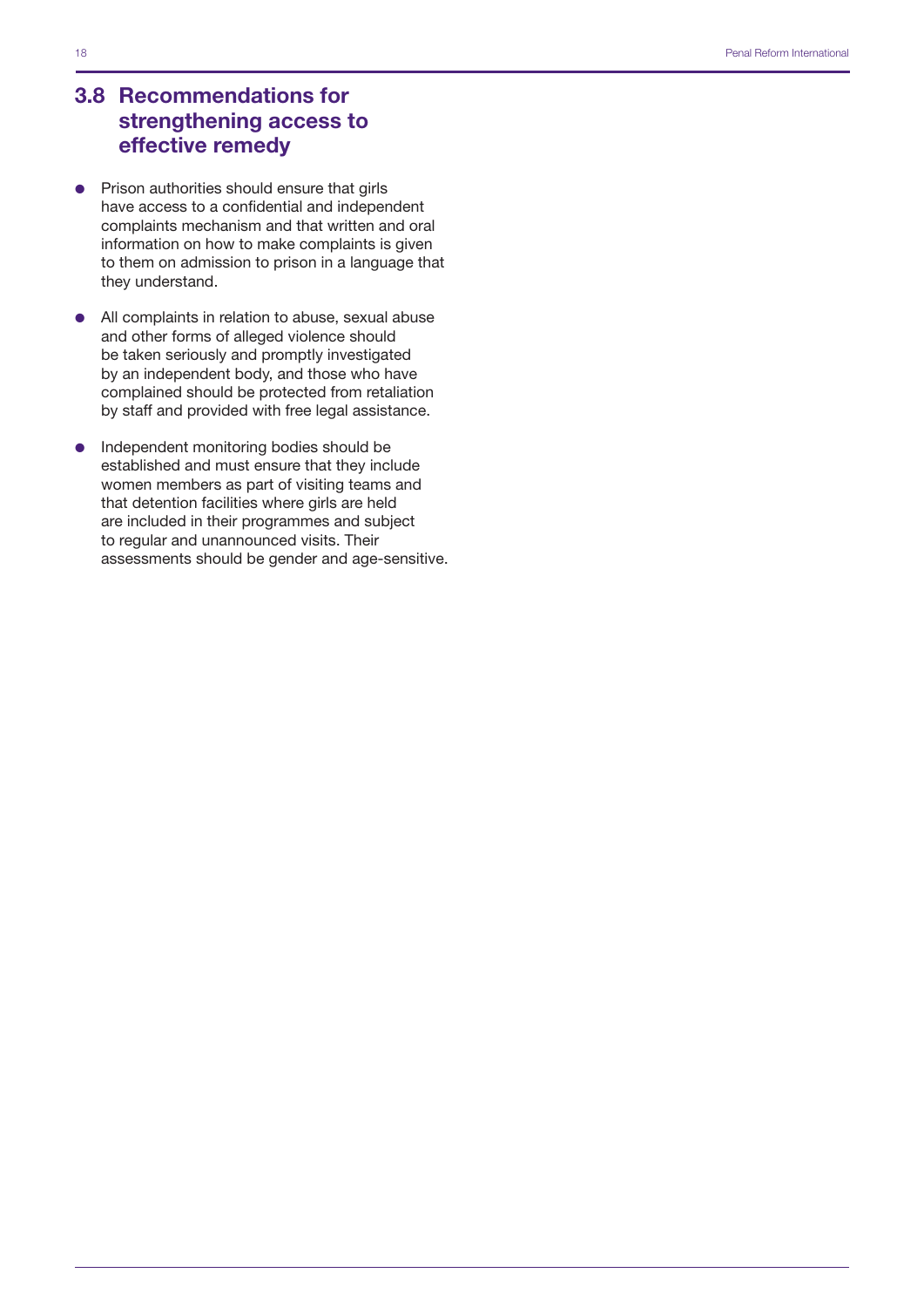# <span id="page-20-0"></span>4. Conclusions

Treating girls who are offenders and prisoners differently from their male counterparts is not unfair or discriminatory. In fact the reverse is true. Girls who offend and who are in detention have distinctive needs that must be identified and addressed so that they receive treatment that is neither better nor worse than that received by boys, but that is equitable. An important first step for policymakers is to research and identify the background,

characteristics and social reintegration needs of girl offenders and to use this to inform legislation and policies in a gender-sensitive way. It is hoped that this paper demonstrates the need for gender-specific policies that respond to the needs of girls and that the recommendations it contains can be a source of inspiration for law and policy makers to develop a proportionate and gender-sensitive response to offending by girls.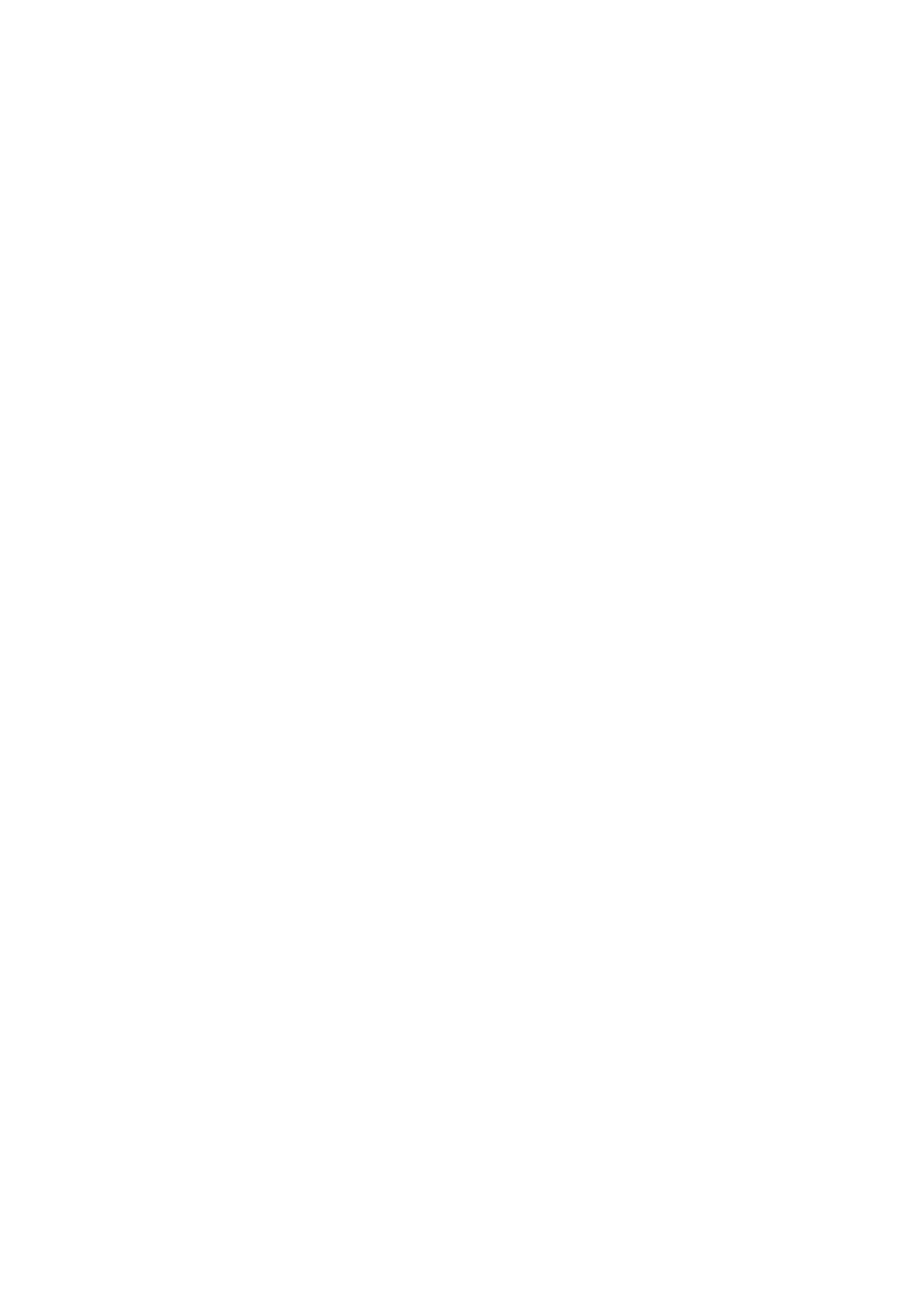# Resources

PRI has a range of resources to provide you with further information and practical advice on protecting girls, women and children in the criminal justice system.

# Resources on children in the criminal justice system

#### *Training resource: Protecting children's rights in criminal justice systems*

(2013). Based on international and regional standards, this training manual provides a practical approach to addressing issues that arise for children in criminal justice systems, such as arrest, diversion, trial procedures, proportionate sentencing and reintegration, as well as



the treatment of children at risk and children who are victims and witnesses.

*Briefing papers* (2012-3): This series of factsheets provides information on a number of important aspects of justice for children. The current briefing paper is the sixth in the series, with the previous instalments as follows:

- 1. *African Committee of Experts on the Rights and Welfare of the Child*
- 2. *Independent monitoring mechanisms for children in detention*
- 3. *Children with parents in conflict with the law*
- 4. *The minimum age of criminal responsibility*
- 5. *The right of children deprived of their liberty to make complaints*

*Ten Point Plan for Fair and Effective Criminal Justice for Children* (2011): This strategy document, developed by PRI and IPJJ, focuses on ways that law and policy-makers and criminal justice practitioners can respond effectively and positively to children in contact and in conflict with the law.

# Resources on women in the criminal justice system

PRI's Bangkok Rules 'Toolbox for Implementation' contains the following resources.

#### *Guidance document* (2013):

Guidance Document on the UN Bangkok Rules and Document on the UN Bangkok Rules and Document on the UN Bangkok Rules and Document on the UN Bangkok Rules and Document on the UN Bangkok Rules and Document on the UN Bangkok R A guide to each Bangkok Rule, suggested measures for implementation at policy and practical level, with examples of good practice to inspire new thinking.

#### **Index of Implementation**

(2013): A comprehensive checklist for an assessment of implementation of the

Rules, structured for different



actors. Can be used in developing policies and strategies.

Both documents are jointly published with the Thailand Institute of Justice.

*E-course* (2013): A self-paced, free online course combining analysis of the Rules, interactive assessments and application of the Rules to real life situations, with a certificate issued at completion.

*A guide to gender-sensitive monitoring* (2013): A guide to help bodies monitoring places of detention incorporate a gender perspective into their work and address violence against women and girls in detention. Jointly published with the Association for the Prevention of Torture.

*E-bulletin:* A quarterly round-up of information on women in the criminal justice system, the Bangkok Rules and activities by PRI and others on the Rules. Sign up by emailing info@penalreform.org.

*Access to justice – discrimination against women in criminal justice systems* (2012): This briefing paper maps concerns relating to the discrimination of women as alleged offenders in the justice system (online only).

# All resources are available online at www.penalreform.org